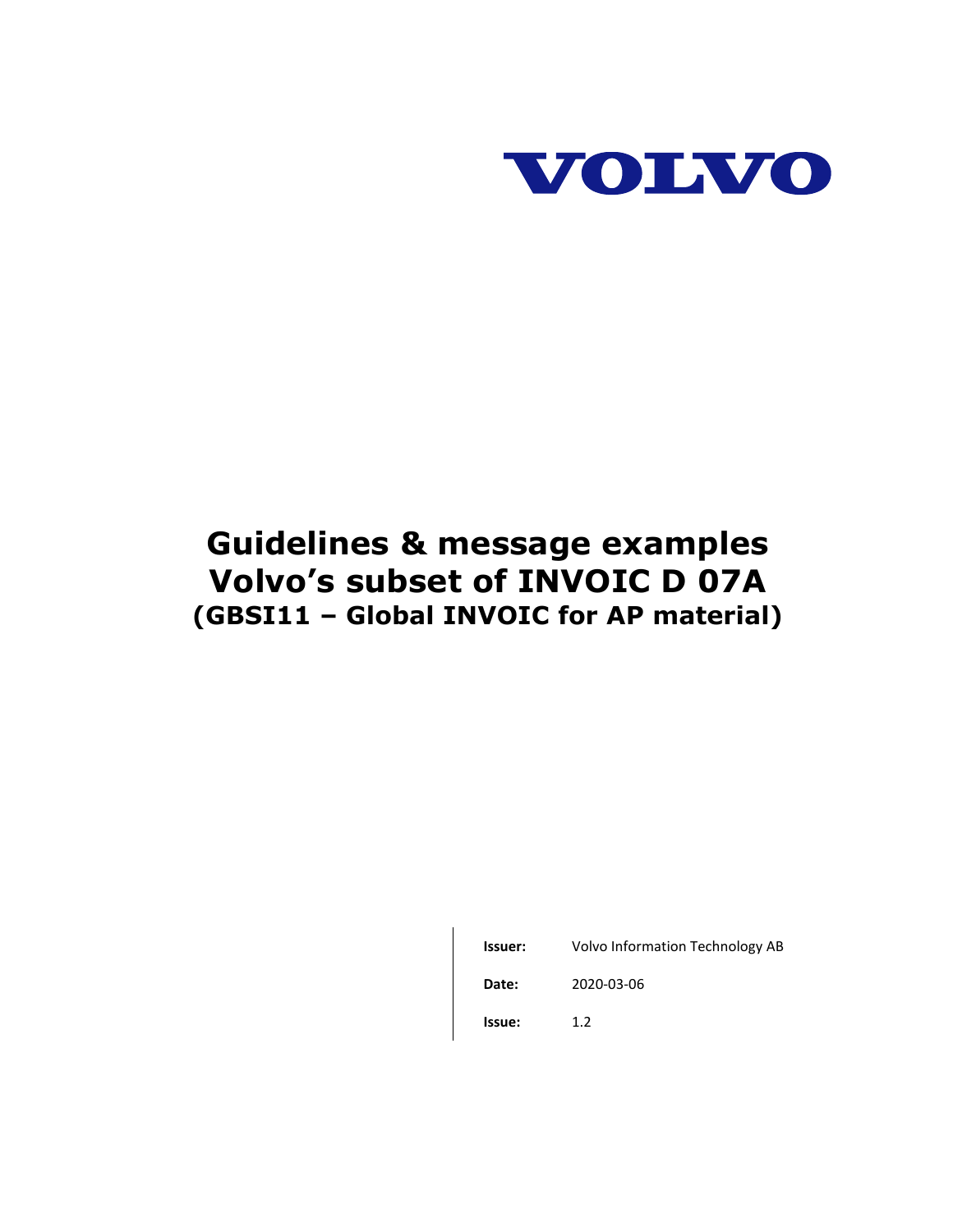# <span id="page-1-0"></span>**CONTENTS**

| Differences Volvo's Global INVOIC D07A vs Volvo's Global INVOIC D03A 3              |
|-------------------------------------------------------------------------------------|
|                                                                                     |
|                                                                                     |
|                                                                                     |
|                                                                                     |
|                                                                                     |
|                                                                                     |
|                                                                                     |
|                                                                                     |
|                                                                                     |
|                                                                                     |
|                                                                                     |
|                                                                                     |
|                                                                                     |
|                                                                                     |
|                                                                                     |
| Global INVOIC - (Non-EU supplier ship through EU warehouse) 15                      |
| Global INVOIC - (Non-EU supplier exports directly to EU)  17                        |
| Global INVOIC - (EU supplier with EU foreign VAT registration) 19                   |
| Global INVOIC - (BE domestic supply to foreign legal entity with BE legal rep.)  21 |
|                                                                                     |
| Global INVOIC - (Same country, Poland, invoice currency EUR) 25                     |
| Global INVOIC - (Credit Note AP, same country, Poland, invoice currency EUR)  27    |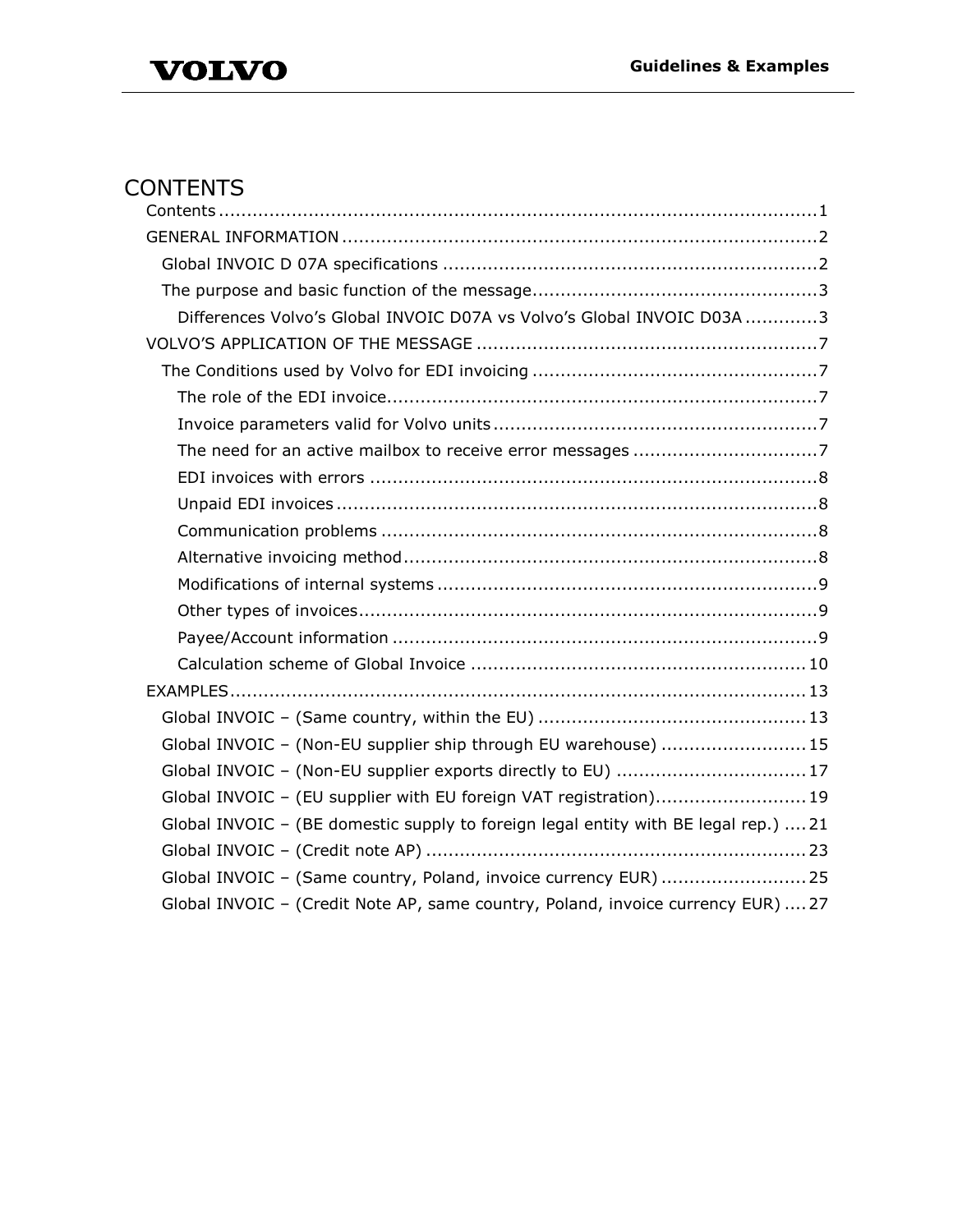# <span id="page-2-0"></span>**GENERAL INFORMATION**

This document (together with the message specification) describes the Volvo application of the Global Invoice D07A regarding Automotive Products (AP). Global Invoice is an initiative of the Joint Automotive Industry and covers all types of EDI invoices and is based on the EDIFACT message standard.

The Volvo Global Invoice specification for AP material is a user profile of the Global Invoice subset, called Global Invoice Message 3.2 - Odette Sweden, specified by the Swedish Odette organisation currently published on [www.odette.se.](http://www.odette.se/)

Volvo will use this specification in future implementations of EDI invoices. Older EDI relations currently in production might be migrated to the new specification if the receiving Volvo unit and legal environment requires it.

If this should be done, the concerned partners will be contacted directly.

Although this specification is a user profile, it covers a number of options. The use of these options is dependent on the local conditions and the requirements in each individual relation (between a supplier and a Volvo unit). Before implementing this specification, it is important to analyse the current needs and to decide whether the options are applicable or not. Examples of these options are; special charges, use of two currencies (invoicing and home currency), intra-EU-invoicing with no VAT amount specified, etc. The occurrences of options are further described within the specification and in this supporting guideline.

For further information and guidelines regarding EDI with the Volvo Group, please study the Volvo EDI web site, [www.volvo.com/edi.](http://www.volvo.com/edi)

In this specification, Volvo has also included information related to Self Billing Invoicing (SBI) and credit invoices/notes. This functionality should only be used after prior agreement with the Volvo Group Business Services or the corresponding accounting department at the concerned Volvo unit.

The Volvo Global Invoice specification for Non-Automotive products (NAP) is specified and published in a separate document.

# <span id="page-2-1"></span>**Global INVOIC D 07A specifications**

The specifications regarding Global INVOIC D 07A can be obtained from the Internet:

- The Joint Automotive Industries (JAI) Global INVOIC. Based on EDIFACT Directory, D 07A. – [Odette International Homepage](http://www.odette.org/html/home.htm)
- The Swedish Odette subset of Global INVOIC D 07A [www.odette.se.](http://www.odette.se/)
- The Volvo profile of the INVOIC D07A [www.volvo.com/edi](http://www.volvo.com/edi) (click EDI Volvo Group -Specifications & Guidelines - Invoice).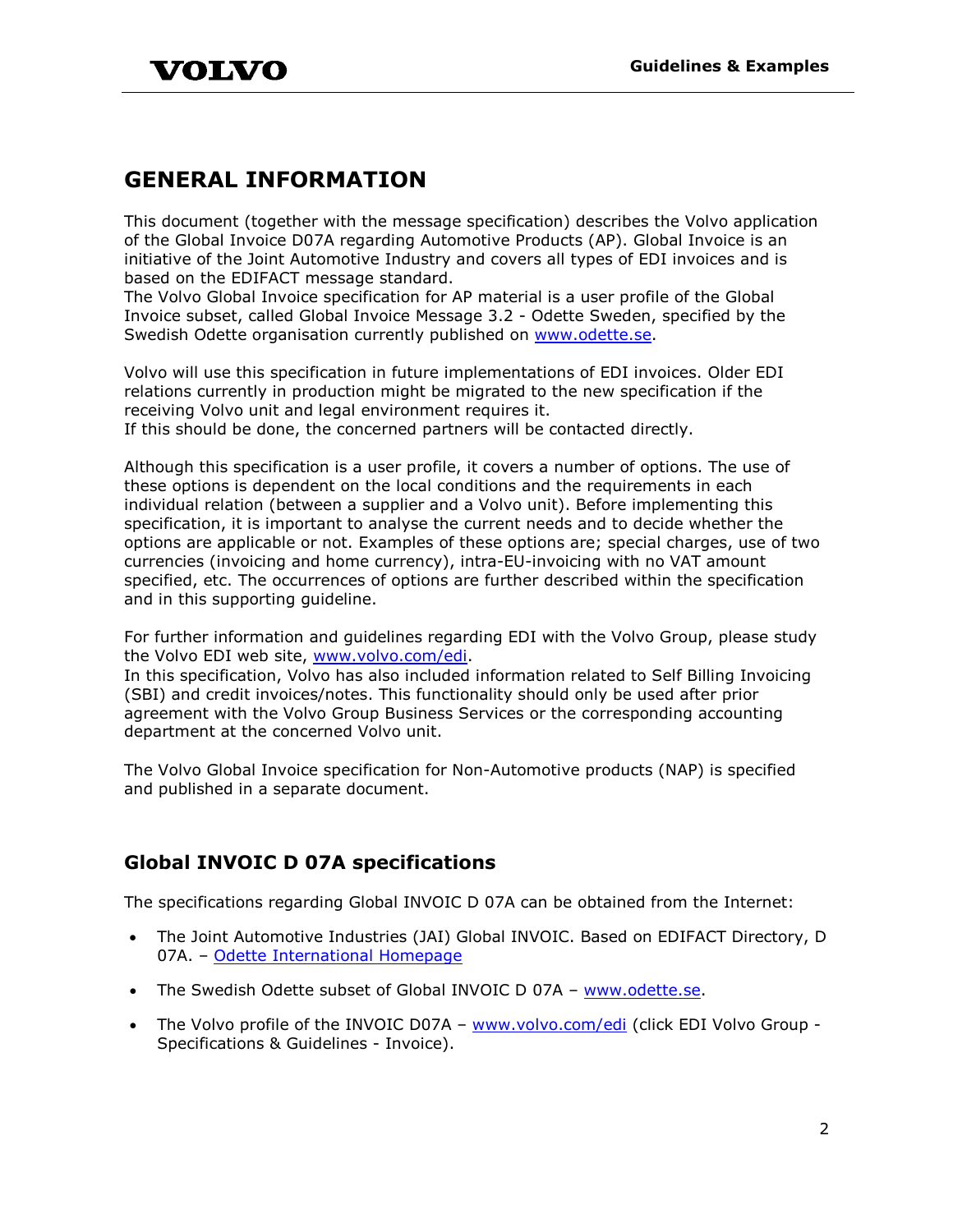### <span id="page-3-0"></span>**The purpose and basic function of the message**

This INVOIC message is used for payment claims (for goods supplied under commercial agreement) between the Seller and the Buyer.

Throughout this document, the reference to 'Invoice' may be interpreted as conveying the wider meaning of 'Invoice/Credit Note'.

#### <span id="page-3-1"></span>Differences Volvo's Global INVOIC D07A vs Volvo's Global INVOIC D03A

- UNH.0057: New code GBSI11 = "Volvo Group INVOIC D07A AP (2014 version)"
- BGM.1001: New codes  $381 =$  "Credit Note"
- DTM 137.2380: Changed from maximum 8 to 12 characters.
- DTM 137.2379: New code 203 = "CCYYMMDDHHMM".
- DTM.2005: New code  $131 = "Tax point date time".$
- FTX (with codes ABL, REG & TXD): Changed maximum number of repetitions from 4 to 3.
- $SGI$  RFF.1153: New code IV = "Invoice document identifier". To be used if  $BGM.1001 = 381.$
- SG2 NAD BY.C082: Changed from Optional to Required.
- SG2 NAD BY.3055: Changed from Conditional to Required.
- SG2 NAD BY.3055: Removed code 91 "Assigned by seller or seller's agent".
- SG2 NAD BY.3042 (#1): Changed from Dependent to Mandatory (if composite C059 is used).
- SG3 Buyer's reference number(s): Changed from Required to Dependent.
- SG3 Buyer's reference number(s): Changed maximum number of repetitions from 4 to 5.
- SG2 NAD.3035. New code FG = "Buyer as officially registered".
- SG2 NAD.3035. New code IV  $=$  "Invoicee" (party to whom the invoice is sent).
- New segment SG3 RFF added under NAD IV.
- SG2 NAD ST.C080: Changed from Optional to Required.
- SG2 NAD ST.3042 (#1): Changed from Dependent to Mandatory (if composite C059 is used).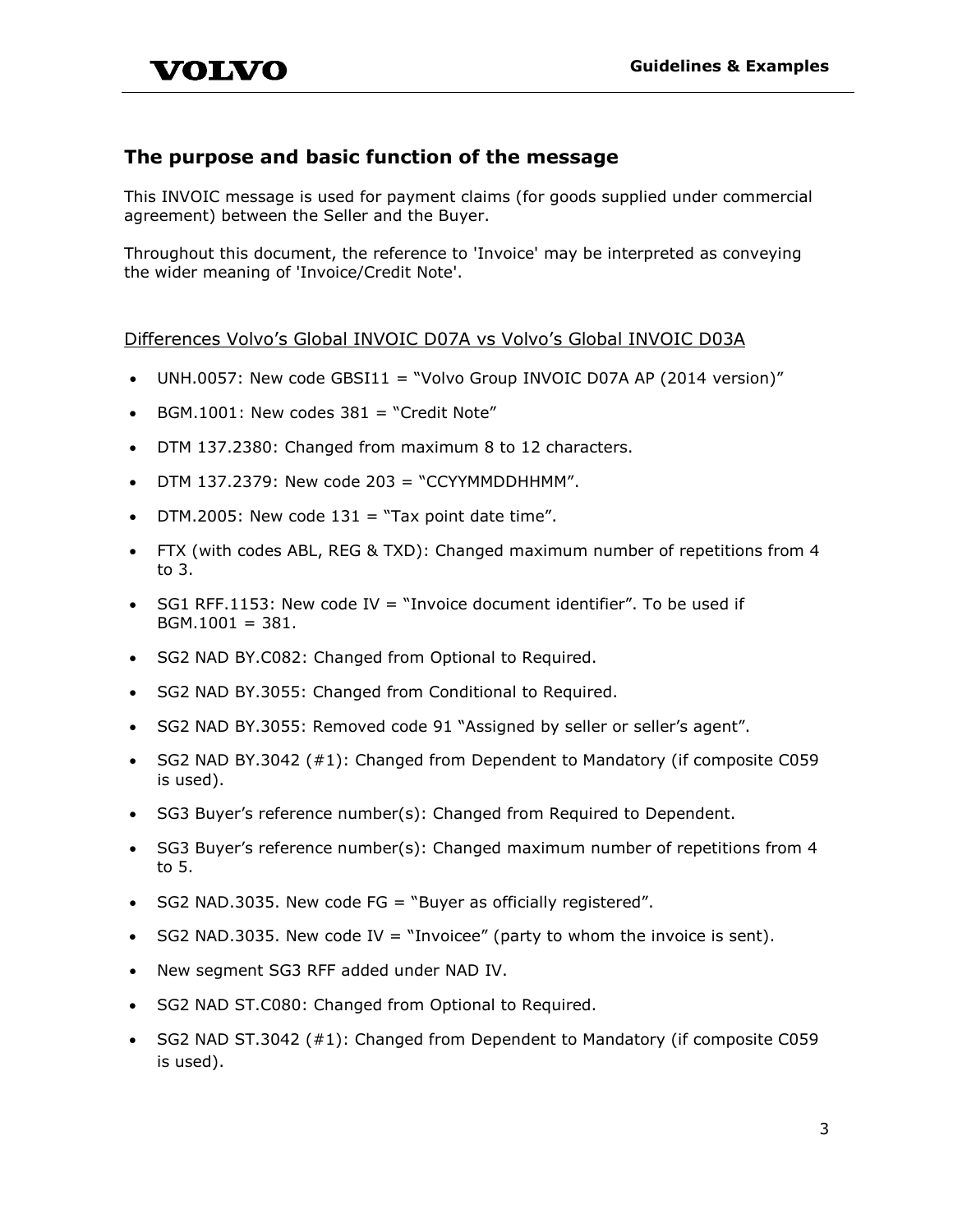• SG2 NAD ST.3164: Changed from Optional to Dependent.

VOLVO

- SG2 NAD ST.3229: Changed from Mandatory to Dependent.
- SG2 NAD ST.3251: Changed from Optional to Dependent.
- SG2 NAD ST.3207: Changed from Optional to Required.
- New segment SG3 RFF added under NAD ST.
- SG2 NAD.3035. New code  $LD = "Party recovering VAT".$
- New segment SG3 RFF (with code  $VA = "VAT$  registration number" in RFF.1153) added under NAD LD.
- SG2 NAD SE.3042 (#1): Changed from Dependent to Mandatory (if composite C059 is used).
- SG3 Seller's reference number(s): Changed from Required to Dependent.
- SG3 Seller's reference number(s): Changed maximum number of repetitions from 4 to 5.
- SG2 Seller as officially registered: Changed from Required to Dependent.
- SG2 NAD FH: Changed from Dependent to Mandatory.
- SG2 NAD PE: Changed from Required to Dependent.
- SG2 NAD PE.3042 (#1): Changed from Dependent to Mandatory (if composite C059 is used).
- SG2 NAD PE 3042: Changed from Dependent to Mandatory.
- New segment SG3 RFF added under FII+BF (Pay-To's financial institution)
- SG2 NAD.3035. New code SF = "Ship-From".
- New segment SG3 RFF added under NAD SF.
- SG2 NAD.3035. New code  $II = "Invoice Issuer".$
- New segment SG3 RFF added under NAD II.
- SG2 Seller's Tax representative party: Changed from Required to Dependent.
- SG2 NAD LC: Changed from Dependent to Mandatory.
- SG2 NAD LC C082: Changed from Dependent to Required.
- SG2 NAD LC 3039: Changed from Dependent to Mandatory.
- SG2 NAD LC 3055: Changed from Dependent to Required.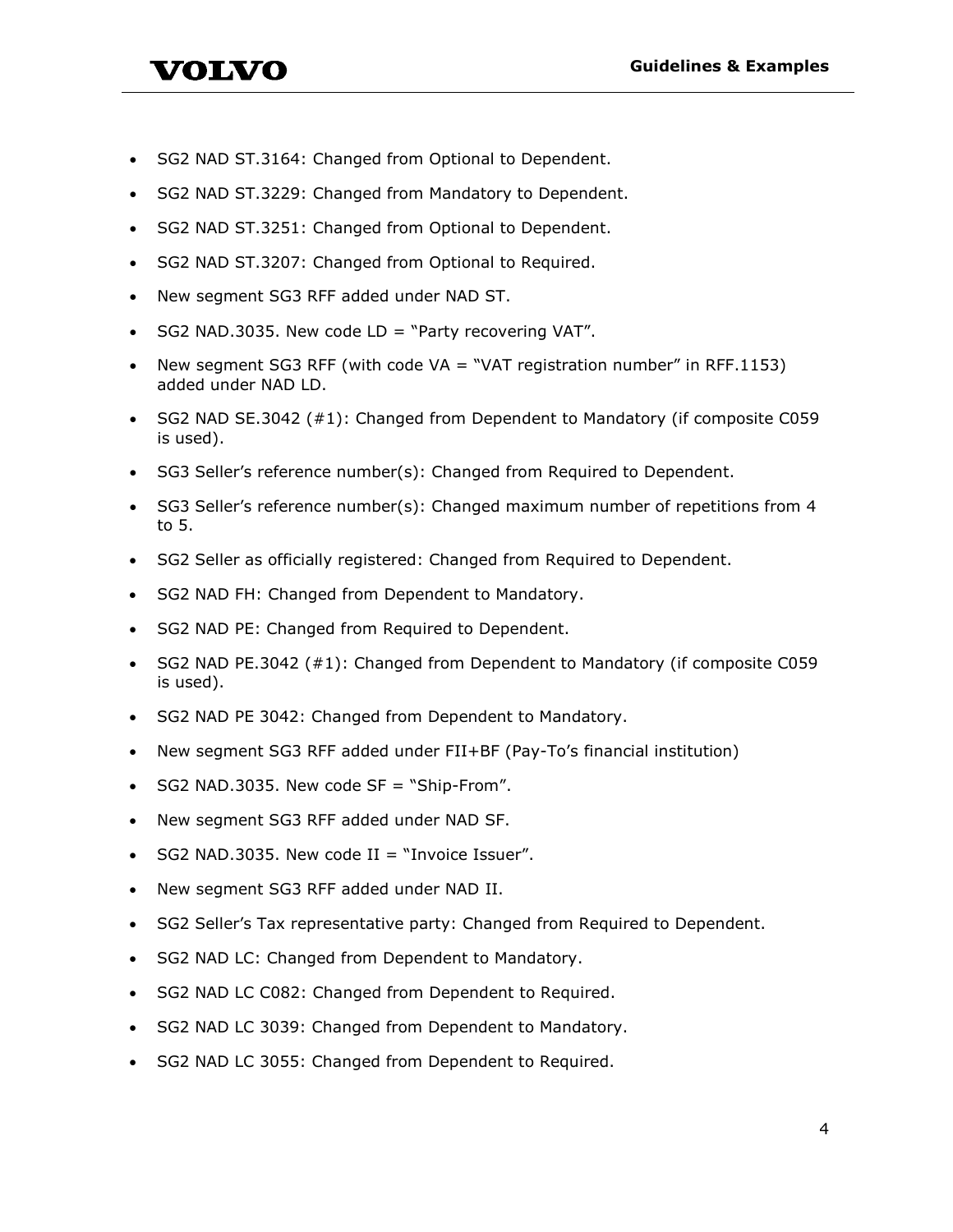- VOLVO
- SG2 NAD LC 3042: Changed from Dependent to Mandatory.
- SG2 NAD LC 3164: Changed from Conditional to Required.
- SG7 CUX.C504 (Invoice currency): Changed from Conditional to Required.
- SG8 PYT: Changed from Dependent to Mandatory (if SG8 should be used).
- New segment SG9 TDT (Transport Information) added.
- New segment SG10 LOC (Place/Location identification) added. (Code  $5 =$  "Place of departure" or  $60 =$  "Place of arrival" in LOC.3227.)
- New segment SG26 PIA (Additional article identifier) added.
- SG26 IMD: Changed from Required to Dependent.
- SG26 DTM (Goods receipt date): Changed maximum number of repetitions from 35 to 1.
- SG30 Reference to messages: Changed maximum number of repetitions from 10 to 6.
- $SG30$  RFF.1153. New codes  $OP = "Original P$ urchase order" and  $CR = "Customer$ reference number" added.
- SG30 DTM: Changed from Required to Dependent.
- SG34 VAT or other tax rate and amount for line item: Changed from Required to Dependent.
- SG34 TAX.5305: Deleted code AAB = "Exempt Article 164 of Council Directive 2006/112//EC"
- New segment SG39 FTX (with code ALC = Allowance/charge description in FTX.4451) added.
- SG44 Allowance/Charge applicable Tax rate and amount: Changed from Required to Dependent.
- SG44 Allowance/Charge applicable Tax rate and amount: Changed from 1 to maximum 5 repetitions.
- SG44 TAX.C241: Changed from Conditional to Required.
- SG44 TAX.5305: Deleted code AAB = "Exempt Article 164 of Council Directive 2006/112//EC"
- New segment SG47 TOD (Terms of delivery incoterms) added.
- New segment SG47 LOC Place/Location identification (with code 1 in LOC.3227) added.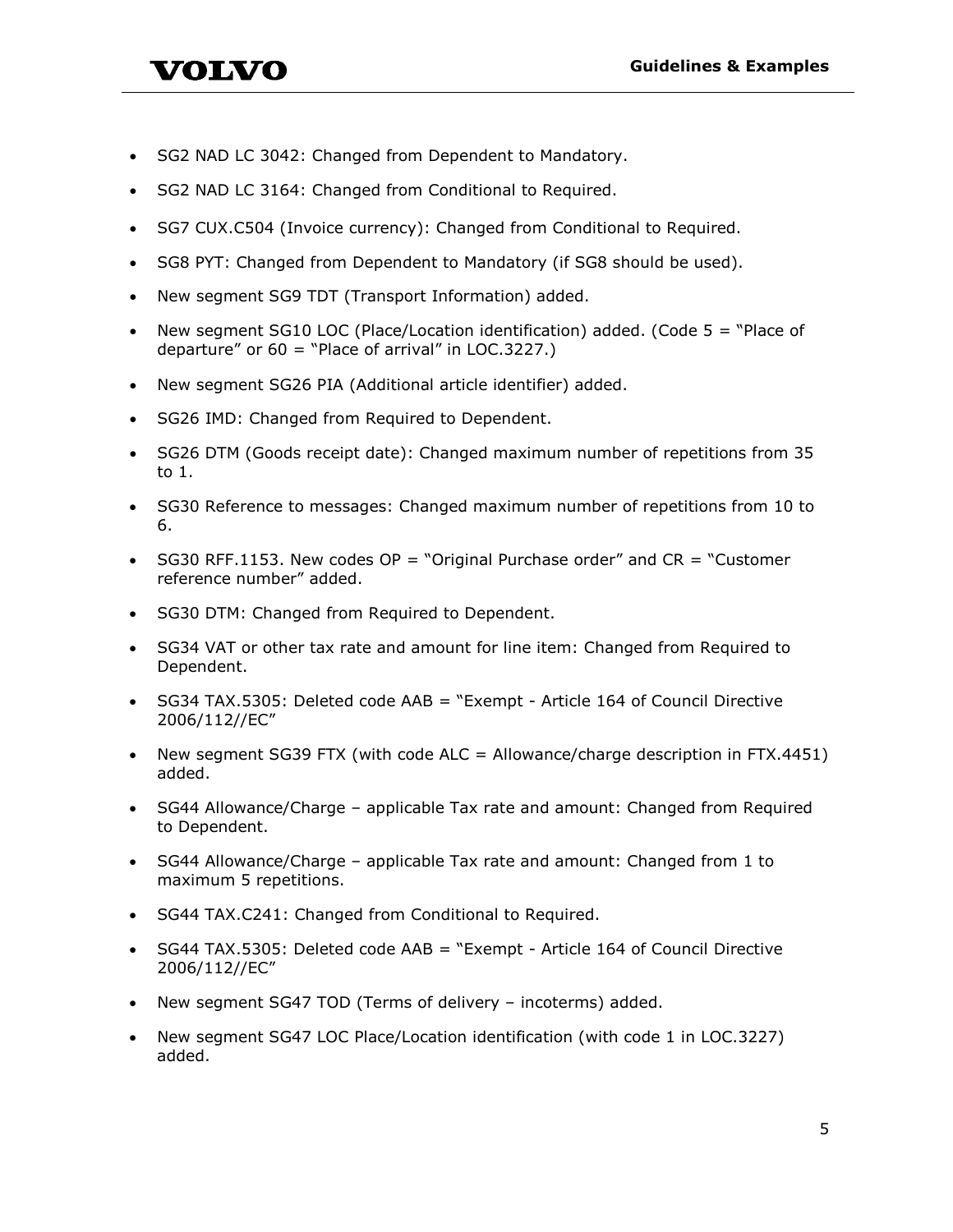- SG50 Total invoice amount home currency: Changed from Required to Dependent.
- SG50 MOA (Invoice amount in home currency): Changed from Dependent to Mandatory.

VOLVO

- SG50 Total taxable amount in invoicing currency: Changed from Required to Dependent.
- SG50 Total taxable amount in home currency: Changed from Required to Dependent.
- SG50 MOA (Total taxable amount in home currency): Changed from Dependent to Mandatory.
- SG50 Total tax amount in invoicing currency: Changed from Required to Dependent.
- SG50 Total tax amount in home currency: Changed from Required to Dependent.
- SG50 MOA (Total tax amount in home currency): Changed from Dependent to Mandatory.
- SG50 Total invoice additional amount in invoicing currency: Changed from Required to Dependent.
- SG50 MOA (Total invoice additional amount in invoicing currency): Changed from Dependent to Mandatory.
- SG50 Total invoice adjustment amount in invoicing currency: Changed from Required to Dependent.
- SG50 MOA (Total invoice adjustment amount in invoicing currency): Changed from Dependent to Mandatory.
- SG50 Total non-taxable/exemption amount: Changed from Required to Dependent.
- SG50 MOA (Non-taxable or exemption amount): Changed from Dependent to Mandatory.
- SG52 Tax rates and amounts: Changed from Mandatory to Dependent.
- SG52 TAX.5305: Deleted code AAB = "Exempt Article 164 of Council Directive 2006/112//EC"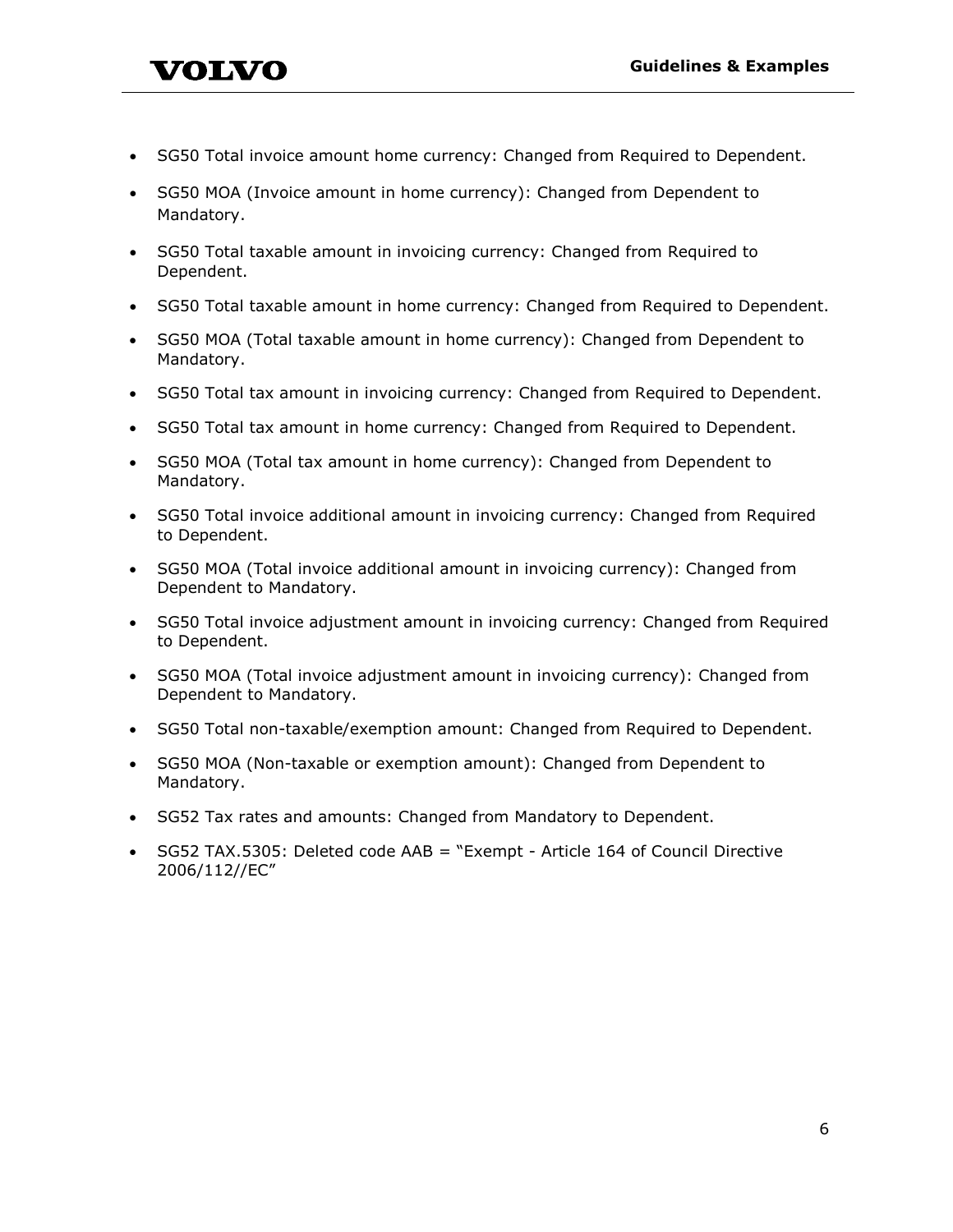# <span id="page-7-0"></span>**VOLVO'S APPLICATION OF THE MESSAGE**

The Invoice message should be used for both national and international applications. It is based on

- The seller may invoice for one or more transactions.
- An invoice may refer to goods or items related to one or more orders, delivery instructions, call-offs, etc.
- An invoice may contain references to payment terms.
- An invoice for cross border transactions may contain additional information for customs and/or statistical purposes.
- An invoice may contain transport details.

# <span id="page-7-1"></span>**The Conditions used by Volvo for EDI invoicing**

#### <span id="page-7-2"></span>The role of the EDI invoice

In most countries an EDI invoice is regarded as a fully legal document and no other documents are required. After acceptance tests, the EDI invoice will be transferred to the Volvo production environment. Normally this will imply that paper invoices will be drawn back. However some national legislation may require that the paper invoice be sent anyway.

#### <span id="page-7-3"></span>Invoice parameters valid for Volvo units

Name and address information for Volvo units together with adequate code values to be used in the EDI invoice message, can be obtained from the applicable Volvo Purchasing department. During the implementation of Volvo Global Invoice, corresponding information will be available at [www.volvo.com/edi](http://www.volvo.com/edi) (select EDI Volvo Group -Implementation information – Useful info).

#### <span id="page-7-4"></span>The need for an active mailbox to receive error messages

Volvo receives EDI invoices by using a common EDI gateway. This gateway represents the first contact with Volvo and will perform a number of initial checks, e.g. that the syntax rules regarding the applied message are fulfilled. These checks can result in an error message, which will be addressed to the supplier as an automatically generated email to a dedicated mail-box. Volvo recommends the supplier to allocate an impersonal and commonly supervised mail-box. The supplier is obliged to keep this mail-box always open and actively controlled for these kinds of messages and preferably check this mailbox every working day. If the supplier replaces or changes the address for this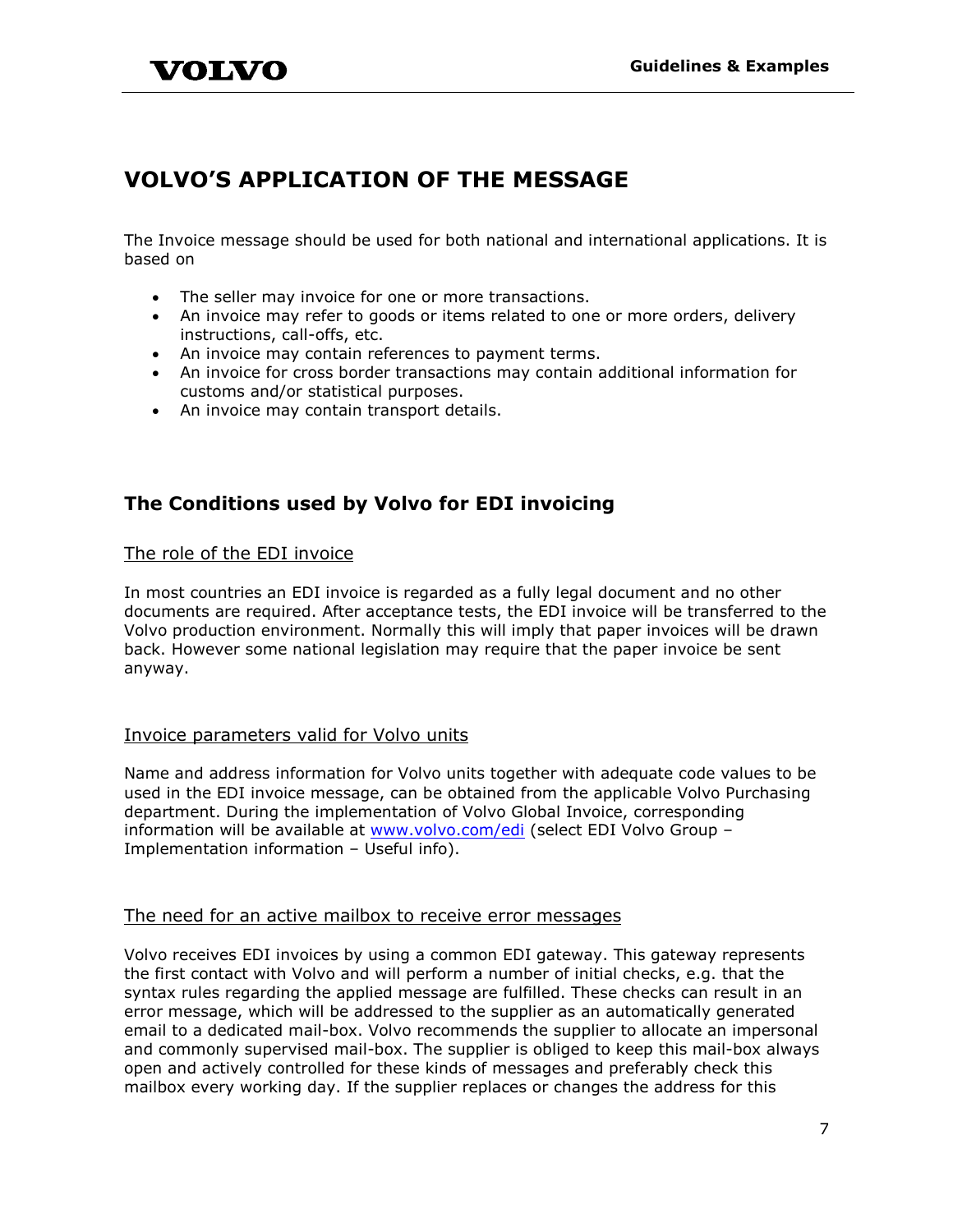mailbox, the supplier is obliged to inform Volvo without delay. The supplier is also responsible for running an operative process to link received error messages to Accounts Receivable.

#### <span id="page-8-0"></span>EDI invoices with errors

An EDI invoice that has not been accepted in the initial check will not be formally registered as an invoice. The supplier must re-send the corrected invoice. The same invoice number and other parameters as in the original invoice must then be used. If the supplier is unable to re-send the invoice message, please study the section below regarding an alternative invoicing method.

An EDI invoice subject to an error correction and subsequently resent to Volvo - will be paid based on the new date of receipt at Volvo.

In order to keep a full readiness to re-send invoices, the supplier is recommended to keep a copy of the sent message for at least a period corresponding to the valid payment terms plus 30 days.

#### <span id="page-8-1"></span>Unpaid EDI invoices

If, for any reason, an EDI invoice is not paid in due time (according to Volvo's payment routine), the supplier is kindly requested *not* to re-send the concerned unpaid EDI invoice. Instead a separate reminder, written or by email, is recommended. The supplier is requested to address such a reminder to Volvo Group Business Services Call Centre or to corresponding accounting department at concerned Volvo unit.

#### <span id="page-8-2"></span>Communication problems

Most of the suppliers to Volvo communicate with Volvo using version 2 of the Odette File Transfer Protocol (OFTP2) via TCP/IP. In OFTP there is a protocol element called end-toend-response (EERP). An invoice that has been technically received by Volvo's gateway will be acknowledged via this element. If a supplier is uncertain if the EDI invoice has reached Volvo at all, it is recommended to check whether this element has been received or not for the concerned interchange before contacting Volvo.

#### <span id="page-8-3"></span>Alternative invoicing method

Volvo is not prepared to handle paper invoices from suppliers without special arrangements. If there are technical problems to send EDI invoices, - the supplier has the alternative to register invoices via the Volvo WebEDI service in some cases. Suppliers not yet familiar to this service are kindly requested to contact their Volvo Purchasing contact.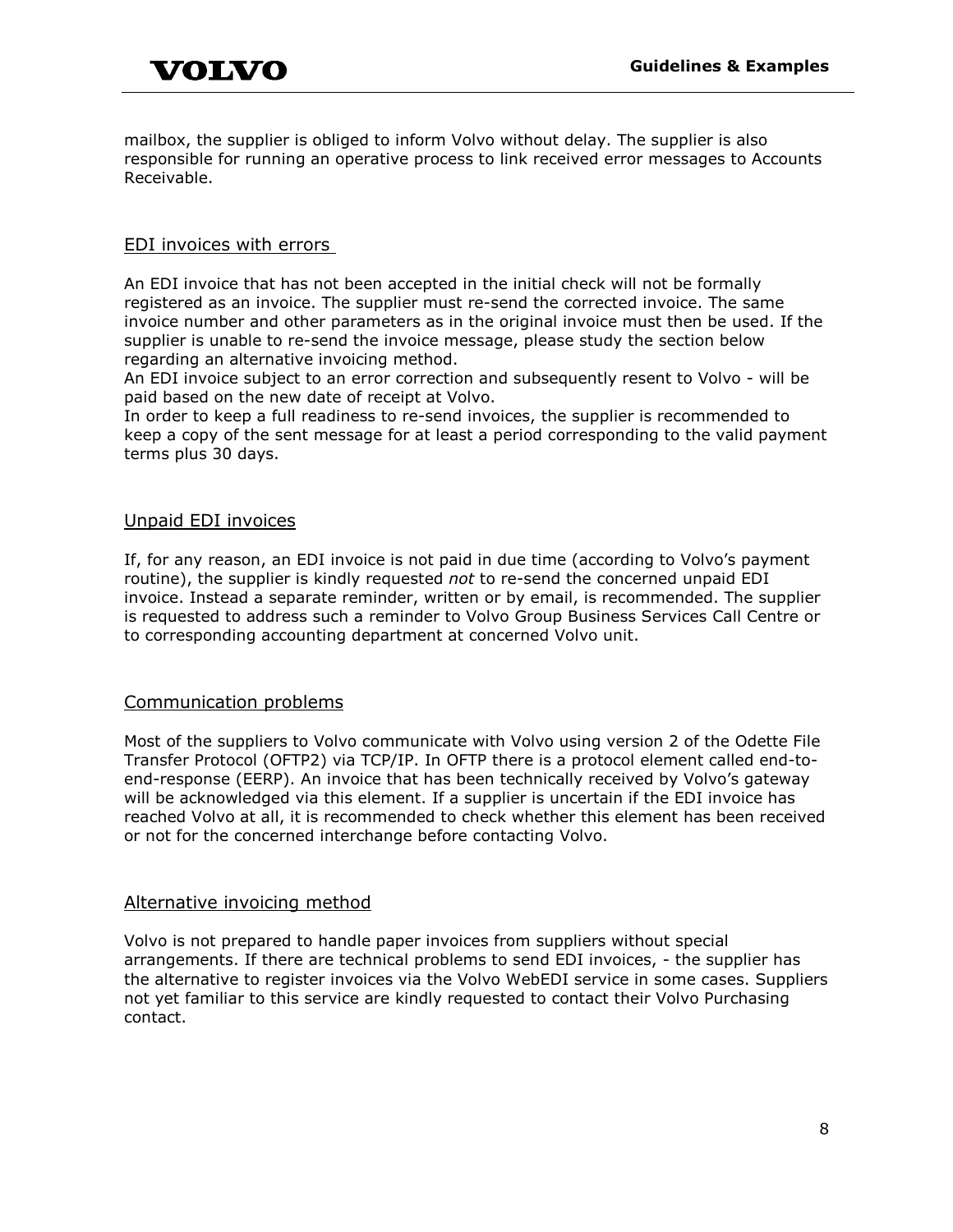#### <span id="page-9-0"></span>Modifications of internal systems

If a supplier to Volvo is modifying the internal systems related to EDI invoicing with an obvious risk that EDI invoicing will be affected, the supplier is obliged to notify Volvo in advance.

#### <span id="page-9-1"></span>Other types of invoices

Currently most Volvo units will only accept EDI invoices with positive amounts. If the supplier has the intention to credit Volvo, it's preferable to do it via EDI. In other cases the supplier has to issue a credit note as a paper document. The same situation is valid regarding invoices covering interest on overdue payment and invoices as a result of price adjustments. Credit note should not be sent via EDI if credit note is not legally compliant, like in China.

#### <span id="page-9-2"></span>Payee/Account information

As from the 29th of November 2006 all suppliers with bank accounts of a nationality listed below may only state IBAN as Payee payment information.

This concerns the account holder identifier (specification data element: SG2.FII.3194) marked in green:

FII+BF+ACCOUNT NUMBER:ACCOUNT HOLDER+::::::BANK

Review the list below for a complete list of nationalities to use IBAN. Please note; it is not the country code of the supplier, but of the bank account that tells whether you need to use IBAN or not.

| AT-Austria         | IS-Iceland       |
|--------------------|------------------|
| BE-Belgium         | IT-Italy         |
| <b>BG-Bulgaria</b> | LI-Liechtenstein |
| CH-Switzerland     | I T-Lithuania    |
| CY-Cyprus          | LU-Luxemburg     |
| CZ-Czech Republic  | LV-Latvia        |
| DE-Germany         | MT-Malta         |
| DK-Denmark         | NL-Netherlands   |
| EE-Estonia         | NO-Norway        |
| ES-Spain           | PL- Poland       |
| FI-Finland         | PT-Portugal      |
| FR-France          | RO-Romania       |
| GB-Great Britain   | SE-Sweden ***    |
| <b>GR-Greece</b>   | SI-Slovenia      |
| HU-Hungaria        | SK-Slovakia      |
| IE-Irland          |                  |

\*\*\* If you use a Swedish "Bankgiro", state the Bankgiro number, not IBAN.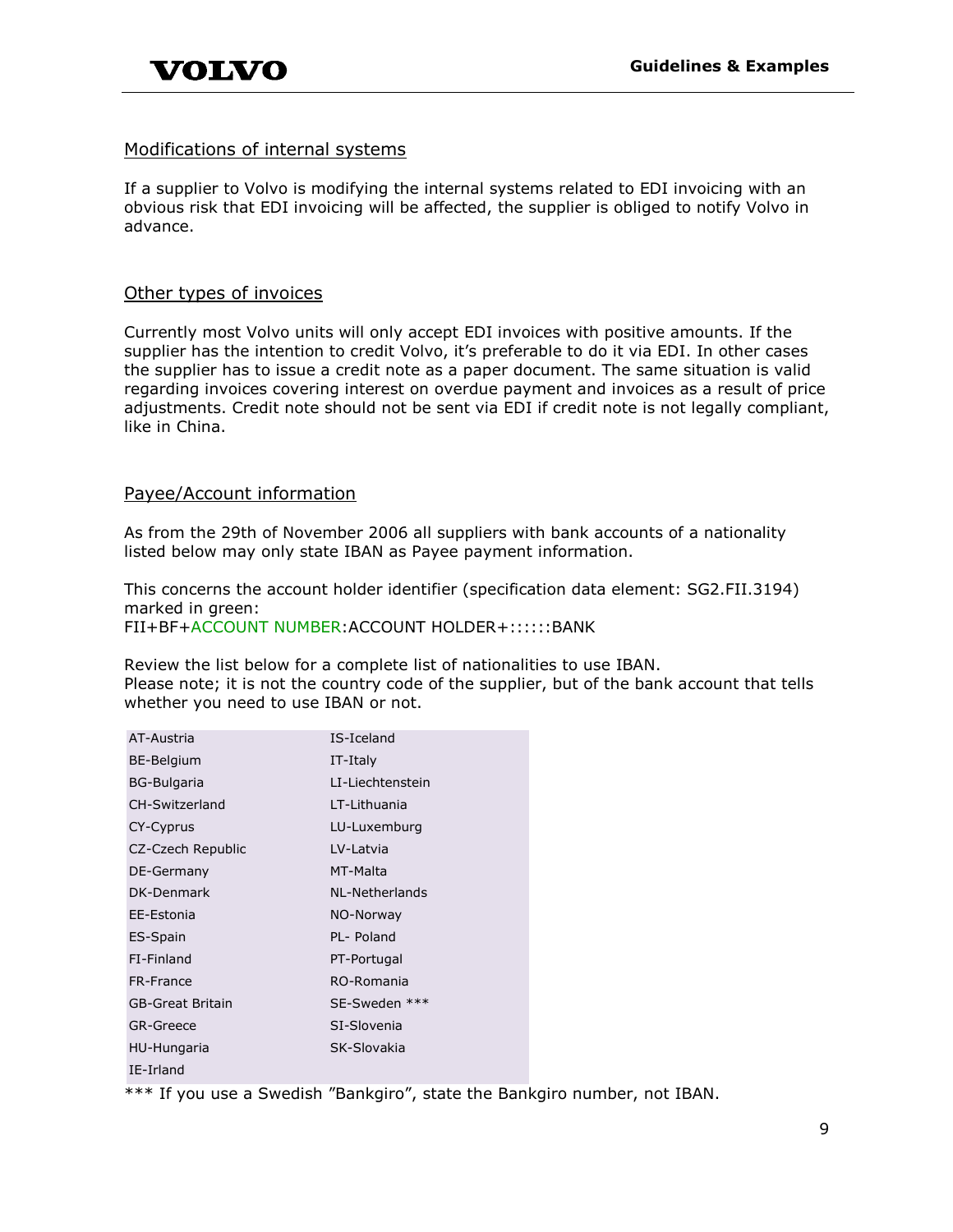#### Calculation scheme of Global Invoice

The below suggested calculation scheme regarding amounts in the Global Invoice refers to "Compilation of information elements for AP" and to the corresponding Volvo profiles of the Edifact Global Invoice specifications.

The gross price (PRI+AAB) as applied by Volvo Group in the D07A INVOIC EDIFACT specification is excluding VAT.

#### *Invoice line*

| Item     | Description                                                                                                   | Volvo profile of Edifact D.07A INVOIC message                                                                          |
|----------|---------------------------------------------------------------------------------------------------------------|------------------------------------------------------------------------------------------------------------------------|
| <b>.</b> | Invoice line item amount in invoicing currency $=$<br>Invoiced quantity x Unit gross price / Unit price basis | $SG27.MOA.5004 (5025=38) =$<br>SG26.QTY.6060 (6063=47) ×<br>$SG29.PRI.5118 (5125 = AAB)$ ÷<br>SG29.PRI.5284 (5125=AAB) |
| 2.       | Line item tax amount $=$ Line item tax rate x Invoice line<br>item amount in invoicing currency               | $SG34.MOA.5004 (5025=124) =$<br>SG34.TAX.5278 ×<br>SG27.MOA.5004 (5025=38)                                             |

#### <span id="page-10-0"></span>*Invoice line additional allowance & charge*

| Item     | Description                                                                                         | Volvo profile of Edifact D.07A INVOIC message                             |
|----------|-----------------------------------------------------------------------------------------------------|---------------------------------------------------------------------------|
| <u>.</u> | Allowance & Charge tax amount = Allowance & Charge<br>tax rate x Allowance & Charge monetary amount | $SG44.MOA.5004 (5025=124) =$<br>SG44.TAX.5278 x<br>SG42.MOA.5004 (5025=8) |

#### *Invoice summary*

| <b>Item</b> | Description                                                                                              | Volvo profile of Edifact D.07A INVOIC message |
|-------------|----------------------------------------------------------------------------------------------------------|-----------------------------------------------|
| 4.          | Total line items amount in invoicing currency $=$ Sum of                                                 | $SG50.MOA.5004 (5025=79) =$                   |
|             | all invoice line item amount in invoicing currency                                                       | $\Sigma$ (SG27.MOA.5004 (5025=38))            |
|             |                                                                                                          | $SG50.MOA.5004 (5025=136) =$                  |
| 5.          | Total invoice additional amount in invoicing currency =<br>Sum of all allowance & charge monetary amount | $\Sigma$ (SG42.MOA.5004 (5025=8))             |
|             |                                                                                                          | if: $(SG39 ALC.5463 = C)$                     |
|             | Total taxable amount in invoicing currency $=$                                                           | SG50.MOA.5004 (5025=125 & 6343=4) =           |
|             | The total of the sum of all invoice line item amount in                                                  | $\Sigma$ (SG27.MOA.5004 (5025=38)             |
| 6.          | invoicing currency $+$ The sum of all allowance & charge                                                 |                                               |
|             | monetary amount                                                                                          | $\Sigma$ (SG42.MOA.5004 (5025=8))             |
|             | Total taxable amount in home currency $=$                                                                | $SG50.MOA.5004 (5025=125 & 6343=3) =$         |
| 7.          | Total taxable amount in invoicing currency x Currency                                                    | SG50.MOA.5004 (5025=125 & 6343=4) x           |
|             | conversion rate                                                                                          | SG7.CUX.5402                                  |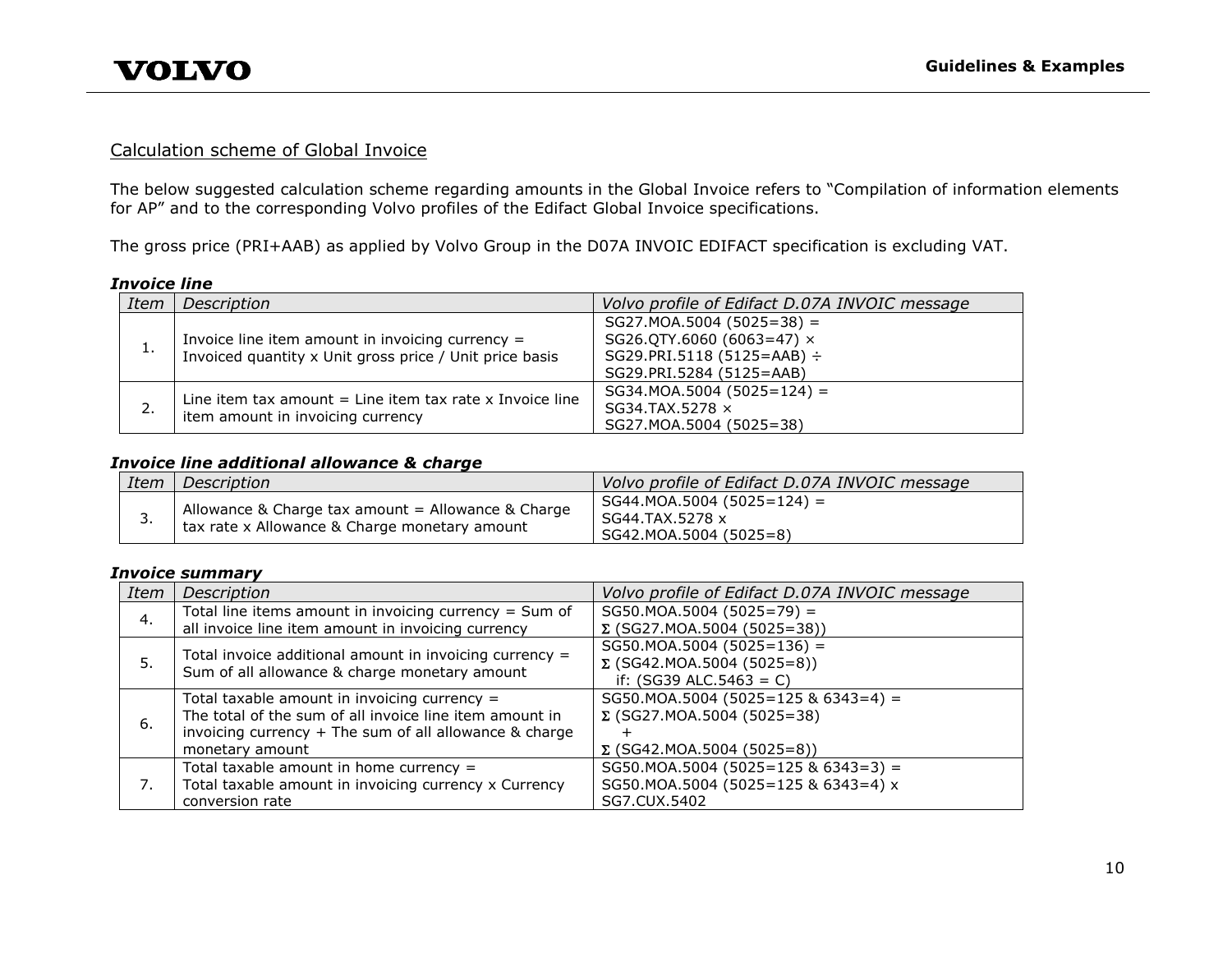

| 8.  | Total tax amount in invoicing currency $=$<br>The total sum of all line item tax amount $+$ The sum of<br>all allowance & charge tax amount                                                                                                                                                                                                                                                                                                                                                                                                                                    | SG50.MOA.5004 (5025=176 & 6343=4) =<br>$\Sigma$ (SG34.MOA.5004 (5025=124))<br>$+$<br>$\Sigma$ (SG44.MOA.5004 (5025=124))<br>if: $(SG39 ALC.5463 = C)$                                                                                                                                                                    |
|-----|--------------------------------------------------------------------------------------------------------------------------------------------------------------------------------------------------------------------------------------------------------------------------------------------------------------------------------------------------------------------------------------------------------------------------------------------------------------------------------------------------------------------------------------------------------------------------------|--------------------------------------------------------------------------------------------------------------------------------------------------------------------------------------------------------------------------------------------------------------------------------------------------------------------------|
| 9.  | Total tax amount in home currency $=$<br>Total tax amount in invoicing currency x Currency<br>conversion rate                                                                                                                                                                                                                                                                                                                                                                                                                                                                  | $SG50.MOA.5004 (5025=176 & 6343 = 3) =$<br>SG50.MOA.5004 (5025=176 & 6343=4) x<br>SG7.CUX.5402                                                                                                                                                                                                                           |
| 10. | Total exemption amount in invoicing currency =<br>The total sum of all invoice line items amounts related<br>to a VAT rate = 0 and line item category code = "AAx"<br>(where $x = A-Q$ ). Added to this value is also<br>corresponding value from additional allowance &<br>charges: The sum of all allowance & charge monetary<br>amounts related to an allowance or charge tax rate $= 0$<br>and allowance or charge tax category code = "AAx"<br>(where $x = A-Q$ ).<br>For more Information about "AAx" or "E", use<br>guidelines: Reference to Codelist VAT Category code | $SG50.MOA.5004 (5025=403 & 6343=4) =$<br>$\Sigma$ (SG27.MOA.5004 (5025=38))<br>if: $(SG34.TAX.5278 = 0)$ and $(SG34.TAX.5305 = "AAx"$<br>(where $x = A-Q$ ))<br>$\ddot{+}$<br>$\Sigma$ (SG42.MOA.5004 (5025=8))<br>if: $(SG44.TAX.5278 = 0)$ and $(SG44.TAX.5305 = "AAx"$<br>(where $x = A-Q$ )) and (SG39 ALC.5463 = C) |
|     | (Tax Exemption Reason Codes list at Volvo Group IT's<br>EDI homepage).                                                                                                                                                                                                                                                                                                                                                                                                                                                                                                         |                                                                                                                                                                                                                                                                                                                          |
| 11. | Total non-taxable amount in invoicing currency =<br>The total sum of all invoice line items amounts related<br>to a VAT rate = 0 and line item category code = $"E"$ .<br>Added to this value is also corresponding value from<br>additional allowance & charges: The sum of all<br>allowance & charge monetary amounts related to an<br>allowance or charge tax rate $= 0$ and allowance or<br>charge tax category code = $"E".$                                                                                                                                              | SG50.MOA.5004 (5025=342 & 6343=4) =<br>$\Sigma$ (SG27.MOA.5004 (5025=38))<br>if: $(SG34.TAX.5278 = 0)$ and $(SG34.TAX.5305 = "E")$<br>$+$<br>$\Sigma$ (SG42.MOA.5004 (5025=8))<br>if: $(SG44.TAX.5278 = 0)$ and $(SG44.TAX.5305 = "E")$<br>and (SG39 ALC.5463 = C)                                                       |
|     | For more Information about "AAx" or "E", use<br>guidelines: Reference to Codelist VAT Category code<br>(Tax Exemption Reason Codes list at Volvo Group IT's<br>EDI homepage).                                                                                                                                                                                                                                                                                                                                                                                                  |                                                                                                                                                                                                                                                                                                                          |
| 12. | Total invoice amount in invoicing currency =<br>The total sum of total invoice line items amount in<br>invoicing currency + Total tax amount in invoicing<br>currency + Total invoice additional amount in invoicing<br>currency + or - Total invoice price adjustment amount in<br>invoicing currency (if used).                                                                                                                                                                                                                                                              | SG50.MOA.5004 (5025=77 & 6343=4) =<br>SG50.MOA.5004 (5025=79) +<br>SG50.MOA.5004 (5025=176 & 6343=4) +<br>SG50.MOA.5004 (5025=136) +<br>SG50.MOA.5004 (5025=165)                                                                                                                                                         |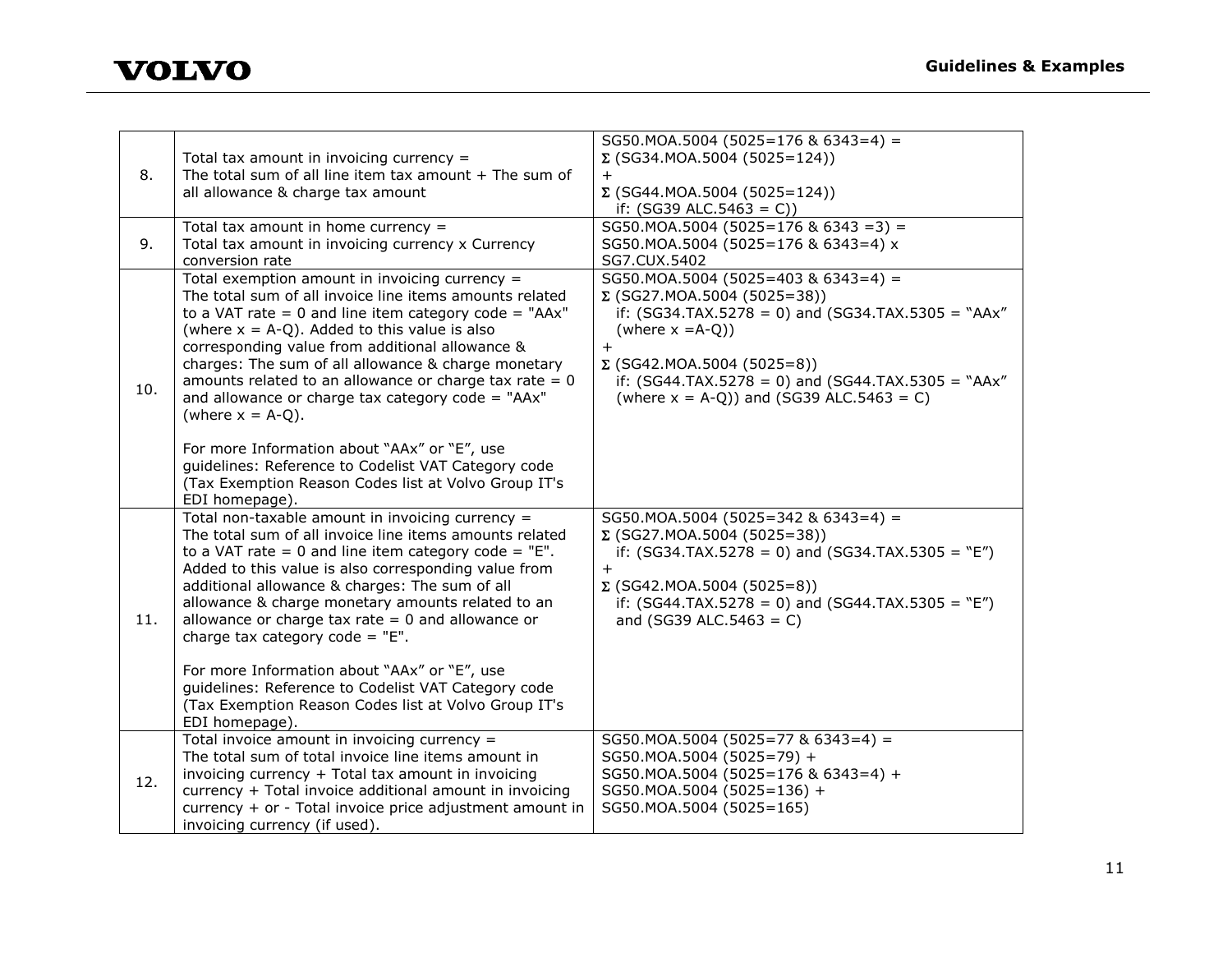<span id="page-12-1"></span><span id="page-12-0"></span>

|     | Total invoice amount in home currency $=$                       | $SG50.MOA.5004 (5025=77 & 6343=3) =$                 |
|-----|-----------------------------------------------------------------|------------------------------------------------------|
| 13. | Total invoice amount in invoicing currency x Currency           | SG50.MOA.5004 (5025=77 & 6343=4) x                   |
|     | conversion rate.                                                | SG7.CUX.5402                                         |
|     | Total invoice price adjustment amount in invoicing              | $SG50.MOA.5004 (5025=165) =$                         |
|     | $currence =$                                                    | $(SG50.MOA.5004 (5025=79) +$                         |
|     | The difference between, the rounded value (to the               | SG50.MOA.5004 (5025=176 & 6343=4) +                  |
|     | closest integer value) and the actual value of: The sum         | SG50.MOA.5004 (5025=136); rounded off to the closest |
| 14. | of total invoice line items amount in invoicing currency        | integer value)                                       |
|     | + Total tax amount in invoicing currency + Total invoice        |                                                      |
|     | additional amount in invoicing currency (i.e. if X.YY           | $(SG50.MOA.5004 (5025=79) +$                         |
|     | belongs to $X.00-X.49 \rightarrow -0.YY$ and if X.YY belongs to | SG50.MOA.5004 (5025=176 & 6343=4) +                  |
|     | $X.50-X.99$ -> $(1-0.YY)$                                       | SG50.MOA.5004 (5025=136))                            |

#### *Invoice summary per tax rate*

i,

| Item | Description                                            | Volvo profile of Edifact D.07A INVOIC message       |
|------|--------------------------------------------------------|-----------------------------------------------------|
|      | Summary tax amount in invoicing currency =             | SG52.MOA.5004 (5025=124) <sup>1</sup> =             |
|      | The sum of all line item tax amount $+$ The sum of all | $\Sigma$ (SG34.MOA.5004 (5025=124)) +               |
| 15.  | allowance & charge tax amount related to the same      | $\Sigma$ (SG44.MOA.5004 (5025=124))                 |
|      | summary tax rate and in combination with a specific    | both sums related to the same unique combination of |
|      | summary tax category code.                             | SG52.TAX.5278 and SG52.TAX.5305                     |
|      | Summary taxable amount in invoicing currency =         | SG52.MOA.5004 (5025=125) <sup>2</sup> =             |
|      | The sum of all invoice line item amount in invoicing   | $\Sigma$ (SG27.MOA.5004 (5025=38)) +                |
| 16.  | currency + The sum of all allowance & charge monetary  | $\Sigma$ (SG42.MOA.5004 (5025=8))                   |
|      | amount related to the same summary tax rate and in     | both sums related to the same unique combination of |
|      | combination with a specific summary tax category code. | SG52.TAX.5278 and SG52.TAX.5305                     |

 $^1$  This value has to be calculated per line from a unique combination VAT rate (TAX.5278) and VAT category code (TAX.5305).

<sup>&</sup>lt;sup>2</sup> This value has to be calculated per line from a unique combination VAT rate (TAX.5278) and VAT category code (TAX.5305).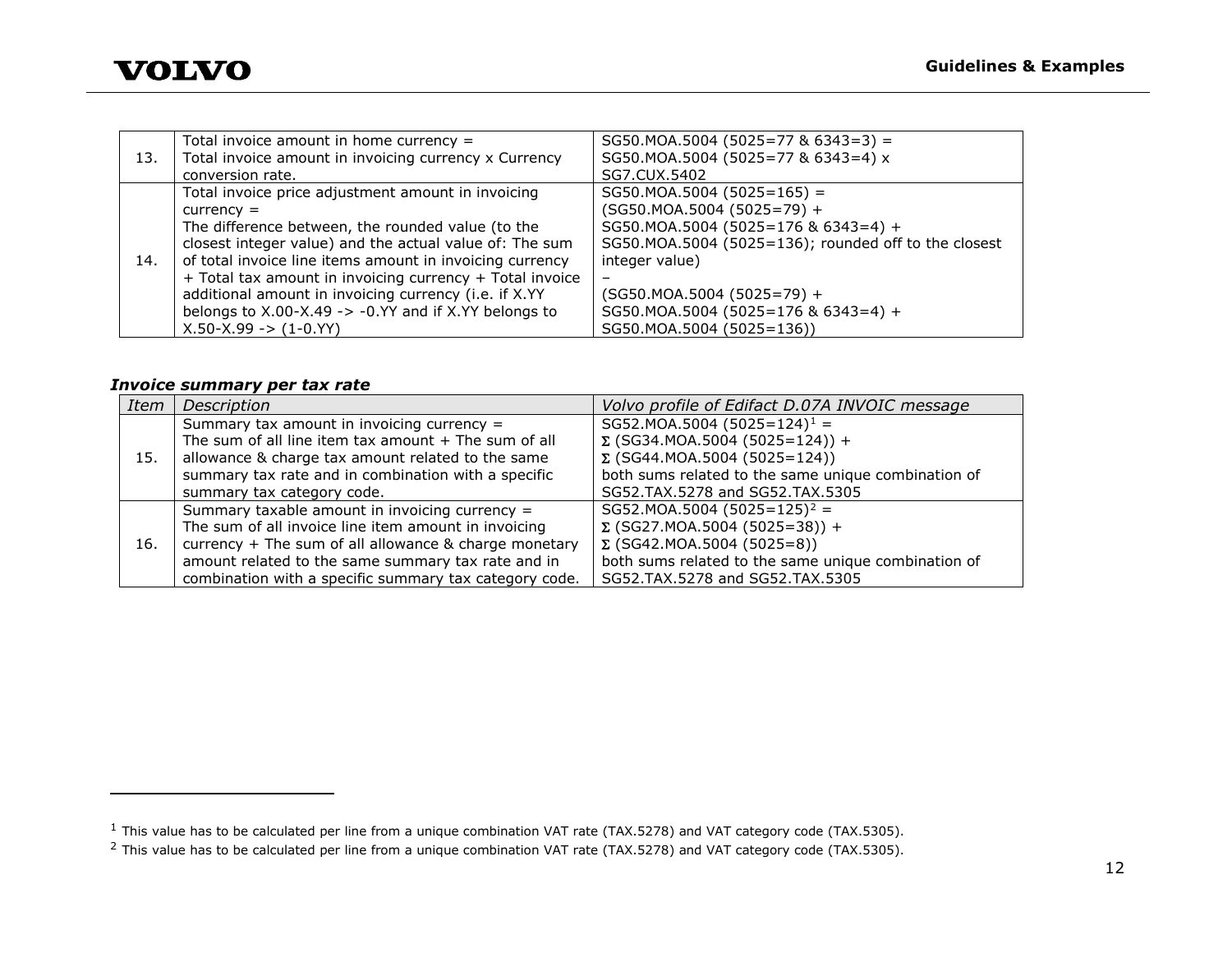# <span id="page-13-0"></span>**EXAMPLES**

# <span id="page-13-1"></span>**Global INVOIC – (Same country, within the EU)**

The following example message is an invoice sent from seller 12345 to buyer 100203 in Sweden. Invoicing currency is SEK.

| *** Initial service segment according to ISO/EDIFACT ***                              |                                                                     |  |
|---------------------------------------------------------------------------------------|---------------------------------------------------------------------|--|
| UNH+1+INVOIC:D:07A:UN:GBSI11'                                                         | Service segment - Message header                                    |  |
| BGM+380+123456'                                                                       | Type of invoice & Invoice Number                                    |  |
| DTM+137:20130611:102'                                                                 | Message date/Invoice date                                           |  |
| DTM+131:20130611:102'                                                                 | Tax point date                                                      |  |
| GEI+PM+::272'                                                                         | <b>Production Material invoice</b>                                  |  |
| NAD+BY+100203::92++VOLVO<br><b>PARTS</b><br>AB+FLENSFABRIKEN+GOTEBORG++<br>405 08+SE' | Buyer's name and address                                            |  |
| RFF+VA:SE556365974601'                                                                | Buyer's VAT registration number                                     |  |
| NAD+ST+1680::92++VOLVO PARTS<br>AB+VARIAGATAN 2+FLEN++642<br>$37+SE'$                 | Ship-To's name and address                                          |  |
| NAD+SE+12345::92++2<br>SELLER+SELLER STREET ADDRESS<br>+SUPPLIERCITY++55555+SE'       | Seller's Name and address                                           |  |
| RFF+VA:SE556200130001'                                                                | Seller's reference number                                           |  |
| NAD+PE+12345::92++2<br>SELLER+SELLER STREET ADDRESS<br>+SUPPLIERCITY++55555+SE'       | Payee/Pay-To's name and address                                     |  |
| FII+BF+9911000:2<br>SELLER+::::::BANK'                                                | Pay-To's financial institution                                      |  |
| CUX+2:SEK:4'                                                                          | Currency (invoicing currency)                                       |  |
| $LIN+1++20775471:IN'$                                                                 | Buyer's article number                                              |  |
| $IMD+++::SPACER$<br>SLEEVE, CONTROL VAL:: EN'                                         | Article description                                                 |  |
| QTY+47:85:C62'                                                                        | Invoiced quantity                                                   |  |
| ALI+SE'                                                                               | Country of origin.                                                  |  |
| MOA+38:160.65'                                                                        | Line item gross amount (quantity x price) in<br>invoicing currency. |  |
| PRI+AAB:1.89:::1:C62'                                                                 | Calculation gross price.                                            |  |
| RFF+ON: 574928146275'                                                                 | Buyers order number                                                 |  |
| RFF+AAK: 185507'                                                                      | Despatch advice number                                              |  |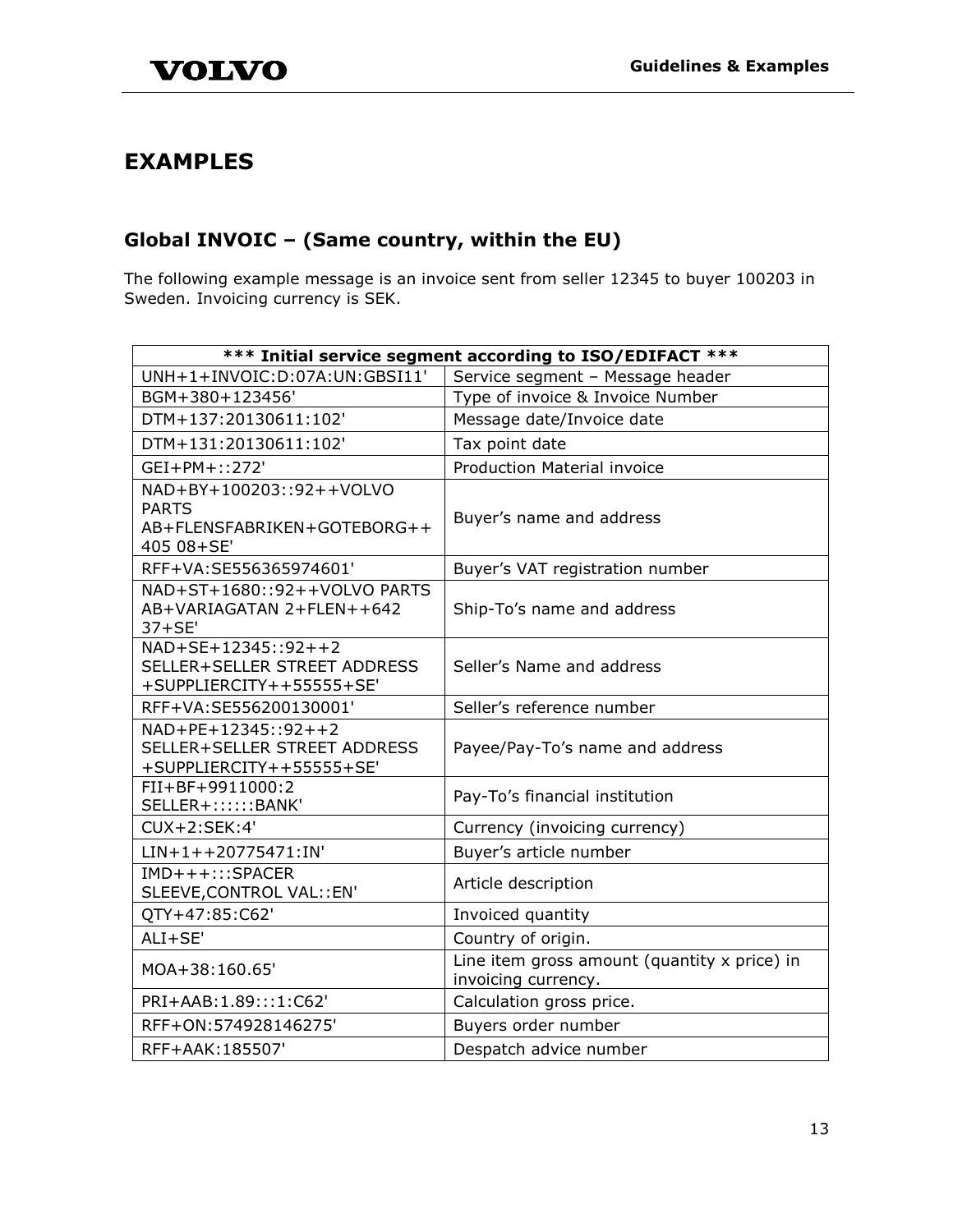| DTM+171:20130611:102'                                    | Despatch advice document date                 |  |
|----------------------------------------------------------|-----------------------------------------------|--|
| TAX+7+VAT+++:::25.00+S'                                  | VAT (Tax) rate and code                       |  |
| MOA+124:40.16'                                           | VAT (Tax) amount                              |  |
| $TOD+++FCA$ ::4'                                         | Terms of delivery, INCOTERMS - Free Carrier   |  |
| LOC+1+:::GOTEBORG, SWEDEN'                               | Place of terms of delivery                    |  |
| $UNS + S'$                                               | Detail/summary section separation             |  |
| MOA+77:201.00::4'                                        | Invoicing amount in invoice currency          |  |
| MOA+125:160.65::4'                                       | Total taxable amount in invoicing currency    |  |
| $MOA+176:40.16::4'$                                      | Total tax amount in invoicing currency        |  |
| $MOA+79:160.65::4'$                                      | Total line items amount in invoicing currency |  |
| MOA+165:0.19::4'                                         | Adjustment amount in invoicing currency       |  |
| $TAX+7+VAT+++:::25.00+S'$                                | VAT (Tax) rate and code                       |  |
| MOA+124:40.16::4'                                        | Tax amount in invoice currency                |  |
| MOA+125:160.65::4'                                       | Taxable amount in invoice currency            |  |
| $UNT+36+1'$                                              | Service segment - Message trailer             |  |
| *** Trailer service segment according to ISO/EDIFACT *** |                                               |  |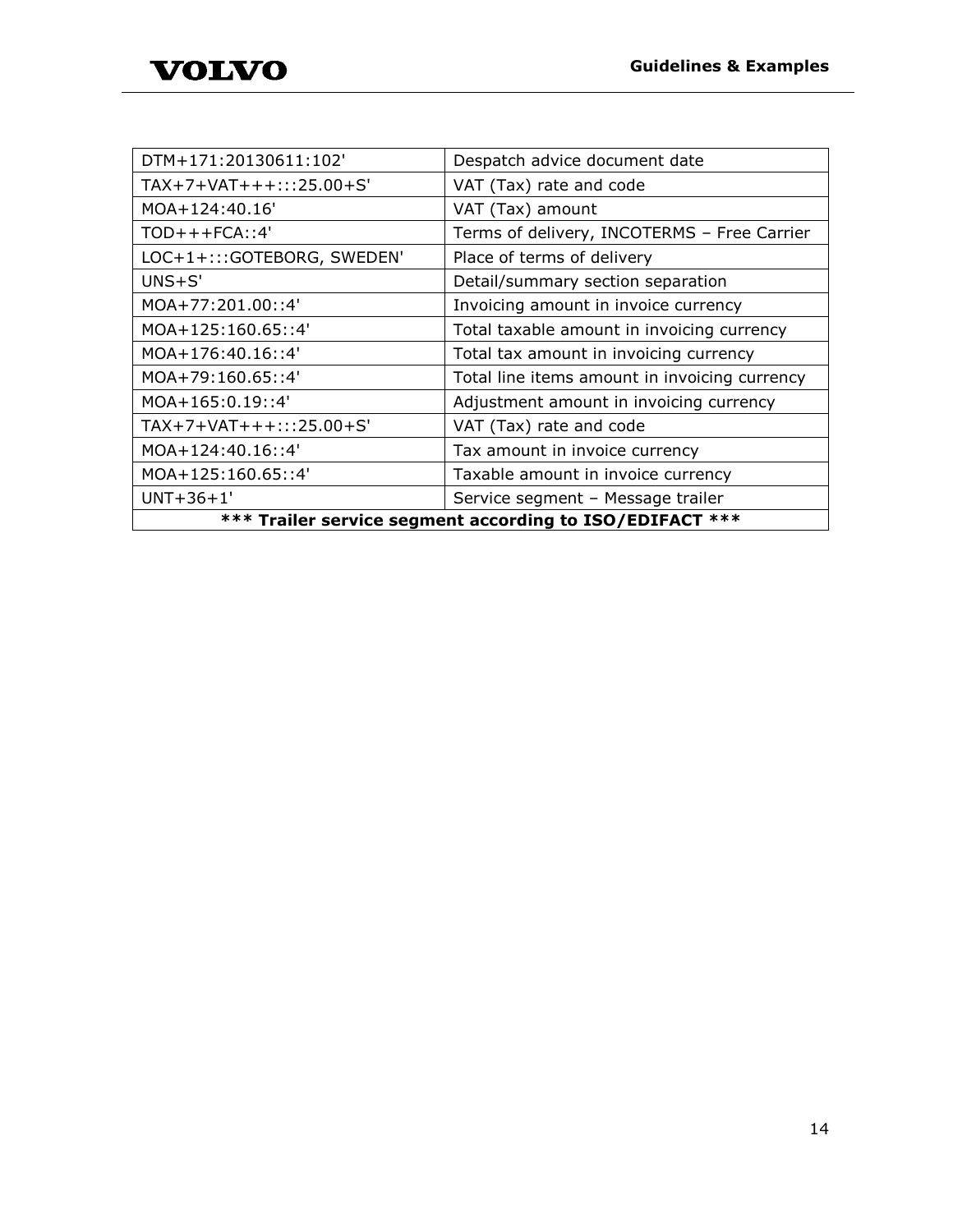# <span id="page-15-0"></span>**Global INVOIC – (Non-EU supplier ship through EU warehouse)**

The following example message is an invoice sent from a supplier based in the United States, but registered for VAT in the Netherlands, to a buyer in Sweden. The goods are shipped from a warehouse in the Netherlands to Sweden plant code 1001. Both the seller and the buyer are registered for VAT with an EU VAT-number.

| *** Initial service segment according to ISO/EDIFACT ***                                       |                                                             |  |
|------------------------------------------------------------------------------------------------|-------------------------------------------------------------|--|
| UNH+2+INVOIC:D:07A:UN:GBSI11'                                                                  | Service segment - Message header                            |  |
| BGM+380+123456'                                                                                | Type of invoice & Invoice Number                            |  |
| DTM+137:20170213:102'                                                                          | Message date/Invoice date                                   |  |
| $GEI+PM+::272'$                                                                                | <b>Production Material invoice</b>                          |  |
| NAD+BY+1020::92++VOLVO TRUCK<br>CORPORATION++GOTHENBURG++4<br>05 08+SE'                        | Buyer's name and address                                    |  |
| RFF+VA:SE556013970001'                                                                         | Buyer's VAT registration number                             |  |
| NAD+FG++VOLVO TRUCK<br>CORPORATION: 40508<br>GÖTEBORG:SE'                                      | Buyer as officially registered by legal<br>environment.     |  |
| NAD+ST+1001::92++VOLVO TRUCK<br>CORPORATION+CENTRAL<br>WAREHOUSE,<br>TUVE+GOTEBORG++405 08+SE' | Ship-To's name and address                                  |  |
| NAD+SE+12345::92++NO 1<br>SELLER+SELLER STREET<br>ADDRESS+SUPPLIERCITY+NSW+44<br>444+US'       | Seller's Name and address                                   |  |
| RFF+VA:NL123456789'                                                                            | Seller's VAT registration number                            |  |
| NAD+FH++NO 1 SELLER<br>LTD.: SAMPLE STREET 99: SAMPLE<br>TOWN:NSW-80559:USA'                   | Seller as officially registered by legal<br>environment.    |  |
| NAD+PE+123456::92++PAYEE<br>NAME+PAYEE STREET AND<br>NUMBER+PAYEE CITY++33333+DE'              | Payee/Pay-To's name and address                             |  |
| FII+BF+DE59600700700119067713:<br>SUPPLIER CORP+::::::DEUTSCHE<br><b>BANK AG'</b>              | Pay-To's financial institution                              |  |
| NAD+SF+22222::92++SHIP-FROM<br>NAME+SHIP-FROM STREET AND<br>NUMBER+CITY+SE-O+10369+DE'         | Ship-From's Name and address                                |  |
| NAD+LC+223456::92++ABC<br><b>INC.+SMALL LANE</b><br>35+NEWTOWN++WC2-5CD+NL'                    | Seller's Tax representative - Party declaring<br><b>VAT</b> |  |
| CUX+2:USD:4'                                                                                   | Currencies (invoicing and home currency)                    |  |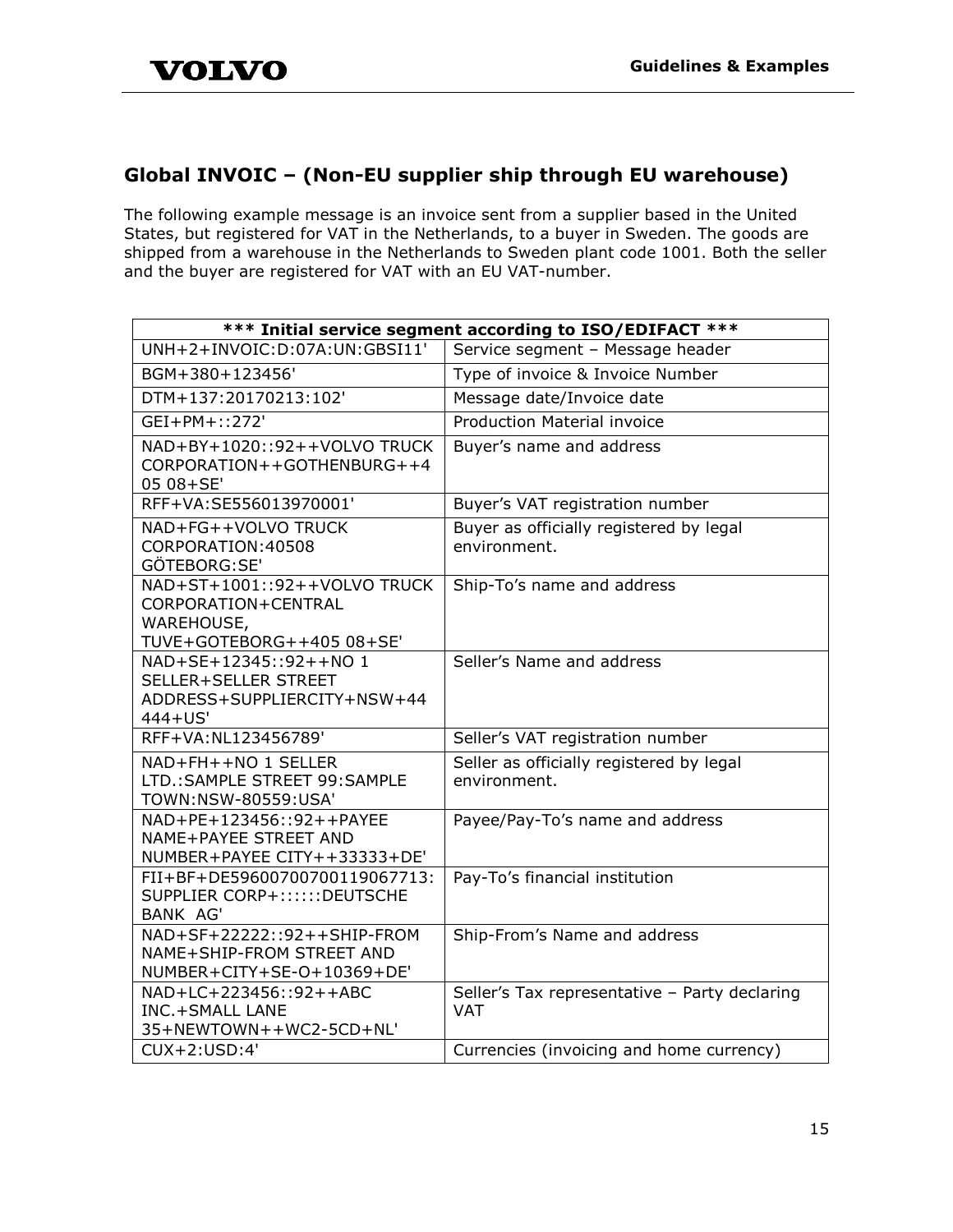| LIN+1++1234567890:IN'                                    | Buyer's article number                                                |
|----------------------------------------------------------|-----------------------------------------------------------------------|
| IMD+++:::BRAKE MOUNT::EN'                                | Article description                                                   |
| QTY+47:600:C62'                                          | Invoiced quantity                                                     |
| $ALI + NL'$                                              | Country of origin.                                                    |
| MOA+38:480.00'                                           | Line item gross amount (quantity x price) in<br>invoicing currency.   |
| PRI+AAB:0.8:::1:C62'                                     | Calculation gross price.                                              |
| RFF+ON:588963409020'                                     | Buyers order number                                                   |
| RFF+AAK: 691126'                                         | Despatch advice number                                                |
| DTM+171:20170213:102'                                    | Despatch advice document date                                         |
| TAX+7+VAT+++:::0.000+AAC'                                | VAT (Tax) rate and code                                               |
| MOA+124:0'                                               | VAT (Tax) amount                                                      |
| TOP::4'                                                  | Terms of delivery, INCOTERMS - Delivered<br>Duty Paid                 |
| LOC+1+:::GOTHENBURG, SWEDEN'                             | Place of terms of delivery                                            |
| $\overline{LIN+2}$ ++84004980:IN'                        | Buyer's article number                                                |
| IMD+++:::DOME LAMP::EN'                                  | Article description                                                   |
| QTY+47:150:C62'                                          | Invoiced quantity                                                     |
| ALI+NL'                                                  | Country of origin.                                                    |
| MOA+38:1249.50'                                          | Line item gross amount (quantity $x$ price) in<br>invoicing currency. |
| PRI+AAB:8.33:::1:C62'                                    | Calculation gross price.                                              |
| RFF+ON:588963409020'                                     | Buyers order number                                                   |
| RFF+AAK: 691126'                                         | Despatch advice number                                                |
| DTM+171:20170213:102'                                    | Despatch advice document date                                         |
| TAX+7+VAT+++:::0.000+AAC'                                | VAT (Tax) rate and code                                               |
| MOA+124:0'                                               | VAT (Tax) amount                                                      |
| $TOD+++DDP::4'$                                          | Terms of delivery, INCOTERMS - Delivered<br>Duty Paid                 |
| LOC+1+:::GOTHENBURG, SWEDEN'                             | Place of terms of delivery                                            |
| $UNS + S'$                                               | Detail/summary section separation                                     |
| MOA+77:1729.50::4'                                       | Invoicing amount in invoice currency                                  |
| MOA+125:1729.50::4'                                      | Total taxable amount in invoicing currency                            |
| MOA+176:0::4'                                            | Total tax amount in invoicing currency                                |
| MOA+79:1729.50::4'                                       | Total line items amount in invoicing currency                         |
| MOA+403:1729.50::4'                                      | Total non-taxable/exemption amount                                    |
| TAX+7+VAT+++:::0.000+AAC'                                | VAT (Tax) rate and code                                               |
| MOA+124:0::4'                                            | Tax amount in invoice currency                                        |
| MOA+125:1729.50::4'                                      | Taxable amount in invoice currency                                    |
| $UNT+52+2'$                                              | Service segment - Message trailer                                     |
| *** Trailer service segment according to ISO/EDIFACT *** |                                                                       |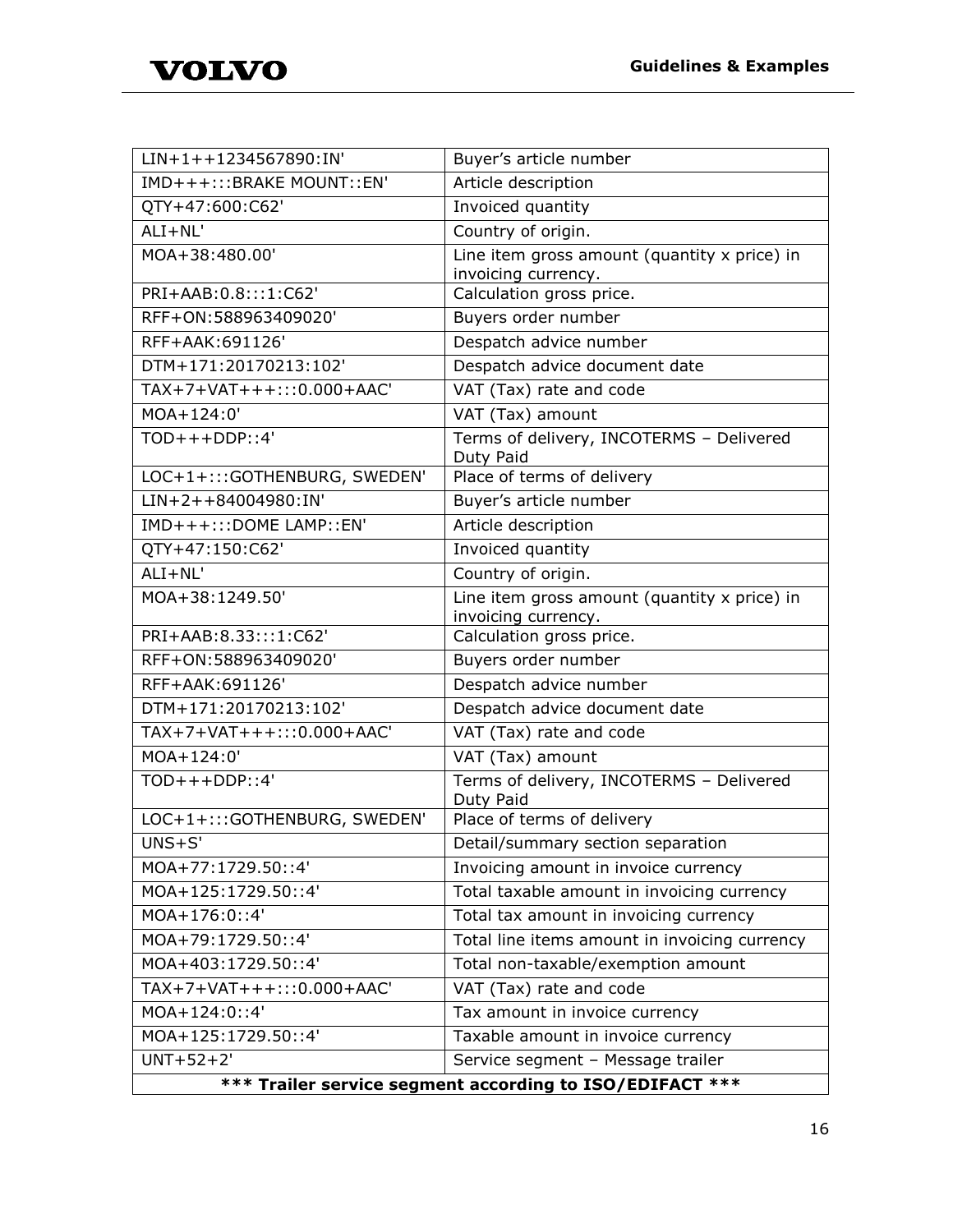# <span id="page-17-0"></span>**Global INVOIC – (Non-EU supplier exports directly to EU)**

The following example message is an invoice sent from a supplier based in Norway to a buyer in Sweden. The goods are shipped directly from Norway to Sweden plant code 1024. The seller is using a Norwegian (non-EU) VAT-number and the buyer is registered for VAT in Sweden.

| *** Initial service segment according to ISO/EDIFACT ***                                 |                                                          |
|------------------------------------------------------------------------------------------|----------------------------------------------------------|
| UNH+3+INVOIC:D:07A:UN:GBSI11'                                                            | Service segment - Message header                         |
| BGM+380+123456'                                                                          | Type of invoice & Invoice Number                         |
| DTM+137:20170220:102'                                                                    | Message date/Invoice date                                |
| GEI+PM+::272'                                                                            | <b>Production Material invoice</b>                       |
| NAD+BY+1009::92++VOLVO BUS<br>CORPORATION++GOTHENBURG++4<br>05 08+SE'                    | Buyer's name and address                                 |
| RFF+VA:SE556197382601'                                                                   | Buyer's VAT registration number                          |
| NAD+FG++VOLVO BUS<br>CORPORATION: 40508<br>GÖTEBORG:SE'                                  | Buyer as officially registered by legal<br>environment.  |
| NAD+ST+1024::92++VOLVO BUS<br>CORPORATION+BUSSGATAN<br>1+BORAS++SE-504 64+SE'            | Ship-To's name and address                               |
| NAD+SE+12345::92++NO 1<br>SELLER+SELLER STREET<br>ADDRESS+SUPPLIERCITY+NSW+44<br>444+NO' | Seller's Name and address                                |
| RFF+VA:NO123456789'                                                                      | Seller's VAT registration number                         |
| NAD+FH++NO 1 SELLER<br>LTD.: SAMPLE STREET 99: SAMPLE<br>TOWN:NSW-80559:NORWAY'          | Seller as officially registered by legal<br>environment. |
| NAD+PE+54321::92++PAYEE<br>NAME+PAYEE STREET AND<br>NUMBER+PAYEE CITY++33333+NO'         | Payee/Pay-To's name and address                          |
| FII+BF+DE59600700700119067713:<br>SUPPLIER CORP+::::::DEUTSCHE<br>BANK AG'               | Pay-To's financial institution                           |
| NAD+SF+22222::92++SHIP-FROM<br>NAME+SHIP-FROM STREET AND<br>NUMBER+CITY+SE-O+10369+NO'   | Ship-From's Name and address                             |
| CUX+2:EUR:4+3:NOK:3+8.88800'                                                             | Currencies (invoicing and home currency)                 |
| DTM+134:20170220:102'                                                                    | Date of exchange rate.                                   |
| LIN+1++1234567890:IN'                                                                    | Buyer's article number                                   |
| IMD+++:::LEFT BRAKE MOUNT::EN'                                                           | Article description                                      |
| QTY+47:200:C62'                                                                          | Invoiced quantity                                        |
| ALI+AU'                                                                                  | Country of origin.                                       |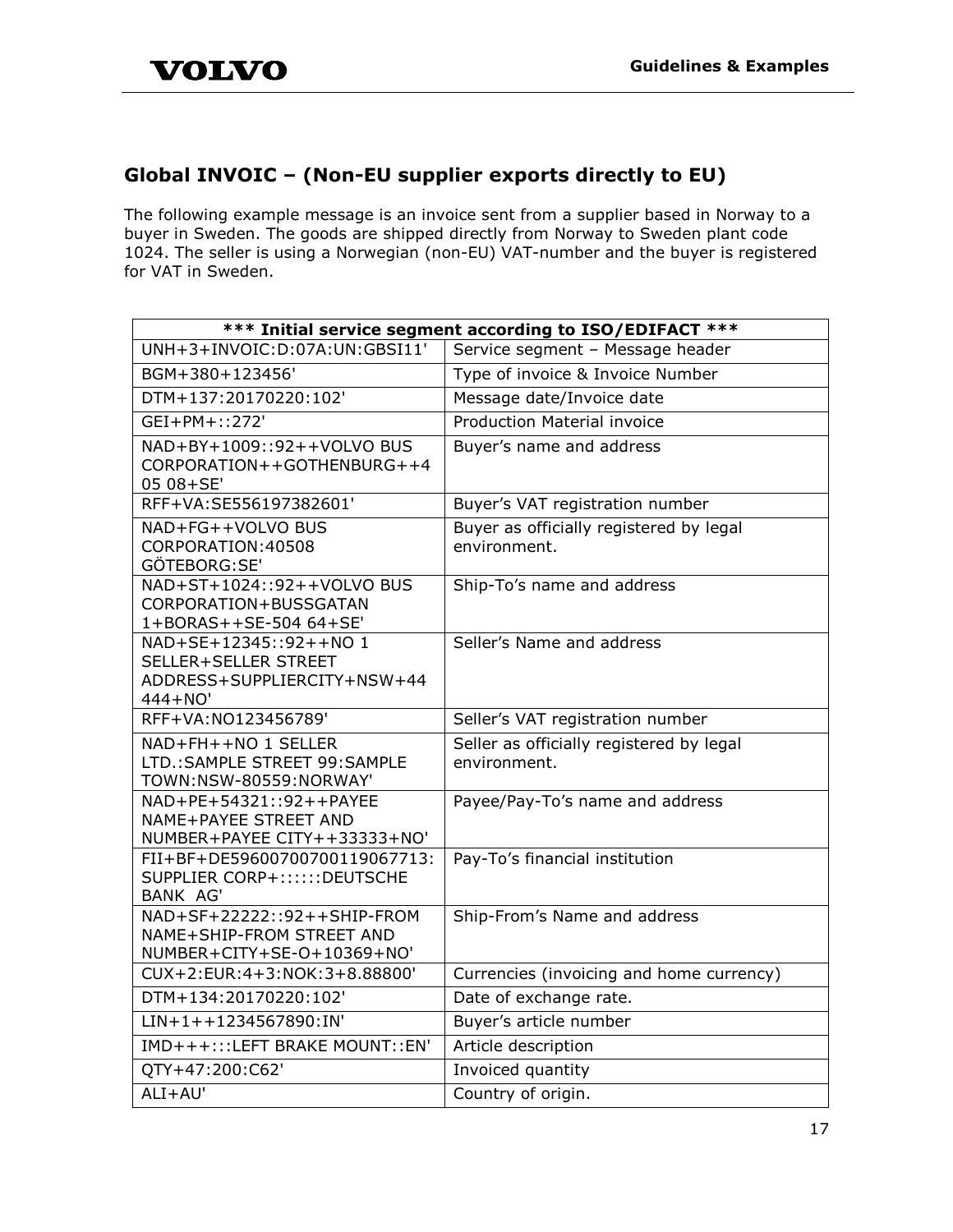

| MOA+38:64.00'                                            | Line item gross amount (quantity x price) in<br>invoicing currency. |
|----------------------------------------------------------|---------------------------------------------------------------------|
| PRI+AAB:0.32:::1:C62'                                    | Calculation gross price.                                            |
| RFF+ON:49501526070'                                      | Buyers order number                                                 |
| RFF+AAK: 333444'                                         | Despatch advice number                                              |
| DTM+171:20170220:102'                                    | Despatch advice document date                                       |
| $TAX+7+VAT+++:::0.00+E'$                                 | VAT (Tax) rate and code                                             |
| MOA+124:0.00'                                            | VAT (Tax) amount                                                    |
| $TOP++DDP::4'$                                           | Terms of delivery, INCOTERMS - Delivered<br>Duty Paid               |
| LOC+1+::: OSLO, NORWAY'                                  | Place of terms of delivery                                          |
| LIN+2++987654321:IN'                                     | Buyer's article number                                              |
| IMD+++:::RIGHT BRAKE<br>MOUNT:: EN'                      | Article description                                                 |
| QTY+47:300:C62'                                          | Invoiced quantity                                                   |
| ALI+AU'                                                  | Country of origin.                                                  |
| MOA+38:150.00'                                           | Line item gross amount (quantity x price) in<br>invoicing currency. |
| PRI+AAB:0.5:::1:C62'                                     | Calculation gross price.                                            |
| RFF+ON:49501526070'                                      | Buyers order number                                                 |
| RFF+AAK: 333444'                                         | Despatch advice number                                              |
| DTM+171:20170220:102'                                    | Despatch advice document date                                       |
| TAX+7+VAT+++:::0.00+E'                                   | VAT (Tax) rate and code                                             |
| MOA+124:0.00'                                            | VAT (Tax) amount                                                    |
| TOP::4'                                                  | Terms of delivery, INCOTERMS - Delivered<br>Duty Paid               |
| LOC+1+::: OSLO, NORWAY'                                  | Place of terms of delivery                                          |
| $UNS + S'$                                               | Detail/summary section separation                                   |
| MOA+77:214.00::4'                                        | Invoicing amount in invoice currency                                |
| MOA+77:1902.03::3'                                       | Invoicing amount in home currency                                   |
| MOA+125:214.00::4'                                       | Total taxable amount in invoicing currency                          |
| MOA+125:1902.03::3'                                      | Total taxable amount in home currency                               |
| MOA+176:0.00::4'                                         | Total tax amount in invoicing currency                              |
| MOA+176:0.00::3'                                         | Total tax amount in home currency                                   |
| MOA+79:214.00::4'                                        | Total line items amount in invoicing currency                       |
| MOA+403:214.00::4'                                       | Total non-taxable/exemption amount                                  |
| $TAX+7+VAT+++:::0.00+E'$                                 | VAT (Tax) rate and code                                             |
| MOA+124:0.00::4'                                         | Tax amount in invoice currency                                      |
| MOA+125:214.00::4'                                       | Taxable amount in invoice currency                                  |
| $UNT+55+3'$                                              | Service segment - Message trailer                                   |
| *** Trailer service segment according to ISO/EDIFACT *** |                                                                     |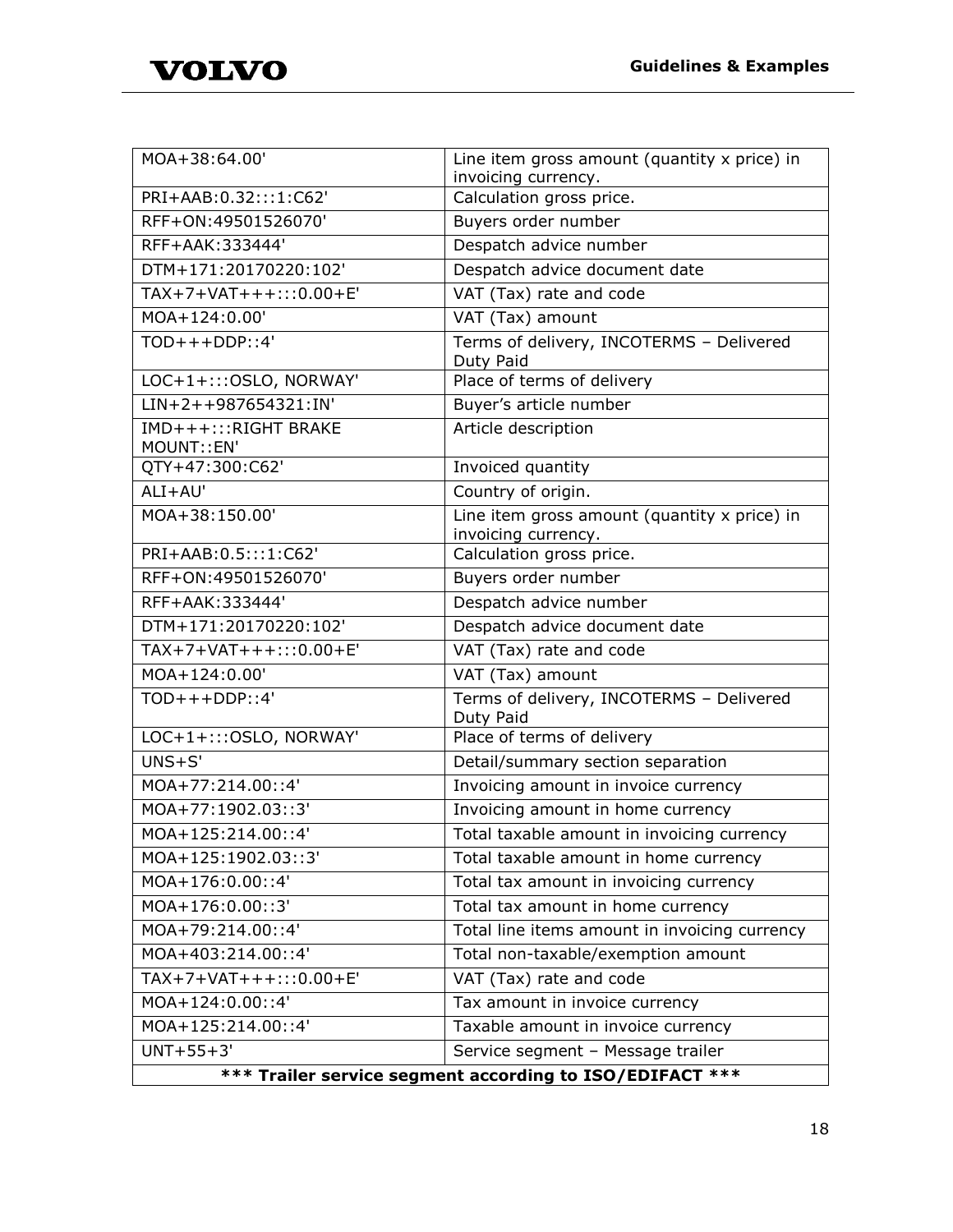# <span id="page-19-0"></span>**Global INVOIC – (EU supplier with EU foreign VAT registration)**

The following example message is an invoice sent from a supplier based in Germany, but registered for VAT in Belgium, to a buyer in Sweden. The goods are shipped from Belgium to Sweden plant code 1001. Both the seller and the buyer are registered for VAT with an EU VAT-number.

| *** Initial service segment according to ISO/EDIFACT ***                                   |                                                             |
|--------------------------------------------------------------------------------------------|-------------------------------------------------------------|
| UNH+4+INVOIC:D:07A:UN:GBSI11'                                                              | Service segment - Message header                            |
| BGM+380+123456'                                                                            | Type of invoice & Invoice Number                            |
| DTM+137:20180214:102'                                                                      | Message date/Invoice date                                   |
| FTX+ABL+++LEGAL INFO TEXT+EN'                                                              | Legal (Government) information, free text.                  |
| GEI+PM+::272'                                                                              | <b>Production Material invoice</b>                          |
| NAD+BY+1020::92++VOLVO TRUCK<br>CORPORATION++GOTEBORG++SE<br>405 08+SE'                    | Buyer's name and address                                    |
| RFF+VA:SE556013970001'                                                                     | Buyer's VAT registration number                             |
| NAD+FG++VOLVO TRUCK<br>CORPORATION: 40508<br>GÖTEBORG:SE'                                  | Buyer as officially registered by legal<br>environment.     |
| NAD+ST+1001::92++VOLVO TRUCK<br>CORPORATION+Stenebyvägen 5,<br>Tuve+GOTHENBURG++405 08+SE' | Ship-To's name and address                                  |
| NAD+SE+12345::92++NO 1<br>SELLER+SELLER STREET<br>ADDRESS+SUPPLIERCITY++POSTAL<br>CODE+DE' | Seller's Name and address                                   |
| RFF+VA:BE123456789'                                                                        | Seller's VAT registration number                            |
| NAD+FH++NO 1 SELLER<br>LTD.: SAMPLE STREET 99: SAMPLE<br>TOWN::DE'                         | Seller as officially registered by legal<br>environment.    |
| NAD+PE+123456::92++PAYEE<br><b>NAME+PAYEE STREET AND</b><br>NUMBER+PAYEE CITY++33333+DE'   | Payee/Pay-To's name and address                             |
| FII+BF+DE59600700700119067713:<br>SUPPLIER CORP+::::::DEUTSCHE<br><b>BANK AG'</b>          | Pay-To's financial institution                              |
| NAD+SF+22222::92++SHIP-FROM<br>NAME+SHIP-FROM STREET AND<br>NUMBER+CITY+SE-O+10369+BE'     | Ship-From's Name and address                                |
| NAD+LC+223456::92++NAME+STR<br>EET ADDRESS+CITY++POSTAL<br>CODE+BE'                        | Seller's Tax representative - Party declaring<br><b>VAT</b> |
| CUX+2:EUR:4'                                                                               | Currencies (invoicing and home currency)                    |
| $LIN+1++1234567:IN'$                                                                       | Buyer's article number                                      |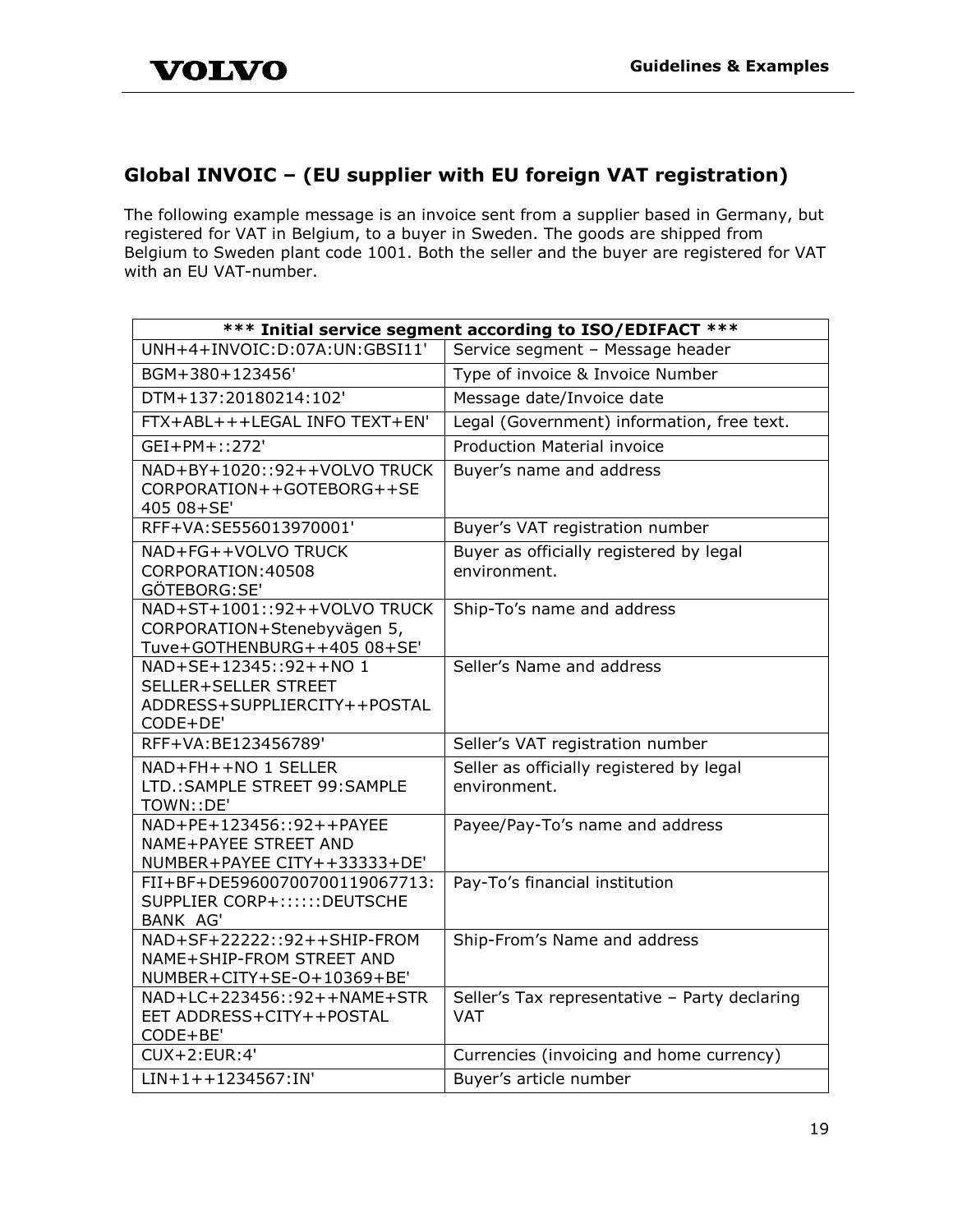| IMD+++:::DESCRIPTION::EN'                                | Article description                                                 |
|----------------------------------------------------------|---------------------------------------------------------------------|
| QTY+47:50:C62'                                           | Invoiced quantity                                                   |
| $ALI+AT'$                                                | Country of origin.                                                  |
| MOA+38:3709'                                             | Line item gross amount (quantity x price) in<br>invoicing currency. |
| PRI+AAB:74.18:::1:C62'                                   | Calculation gross price.                                            |
| RFF+ON:123456789020'                                     | Buyers order number                                                 |
| RFF+AAK: 12346678'                                       | Despatch advice number                                              |
| DTM+171:20180214:102'                                    | Despatch advice document date                                       |
| $TAX+7+VAT+++$ ::0+AAC'                                  | VAT (Tax) rate and code                                             |
| MOA+124:0'                                               | VAT (Tax) amount                                                    |
| $TOD+++DAP$ ::4'                                         | Terms of delivery, INCOTERMS - Delivered At<br>Place                |
| LOC+1+:::GOTHENBURG, SWEDEN'                             | Place of terms of delivery                                          |
| $UNS + S'$                                               | Detail/summary section separation                                   |
| MOA+77:3709::4'                                          | Invoicing amount in invoice currency                                |
| MOA+125:3709::4'                                         | Total taxable amount in invoicing currency                          |
| $MOA+176:0:34'$                                          | Total tax amount in invoicing currency                              |
| MOA+79:3709::4'                                          | Total line items amount in invoicing currency                       |
| $MOA+136:0:34'$                                          | Total invoice additional amount in invoicing<br>currency.           |
| MOA+403:3709::4'                                         | Total non-taxable/exemption amount                                  |
| $TAX+7+VAT+++$ ::0+AAC'                                  | VAT (Tax) rate and code                                             |
| $MOA+124:0:34'$                                          | Tax amount in invoice currency                                      |
| MOA+125:3709::4'                                         | Taxable amount in invoice currency                                  |
| $UNT+41+4'$                                              | Service segment - Message trailer                                   |
| *** Trailer service segment according to ISO/EDIFACT *** |                                                                     |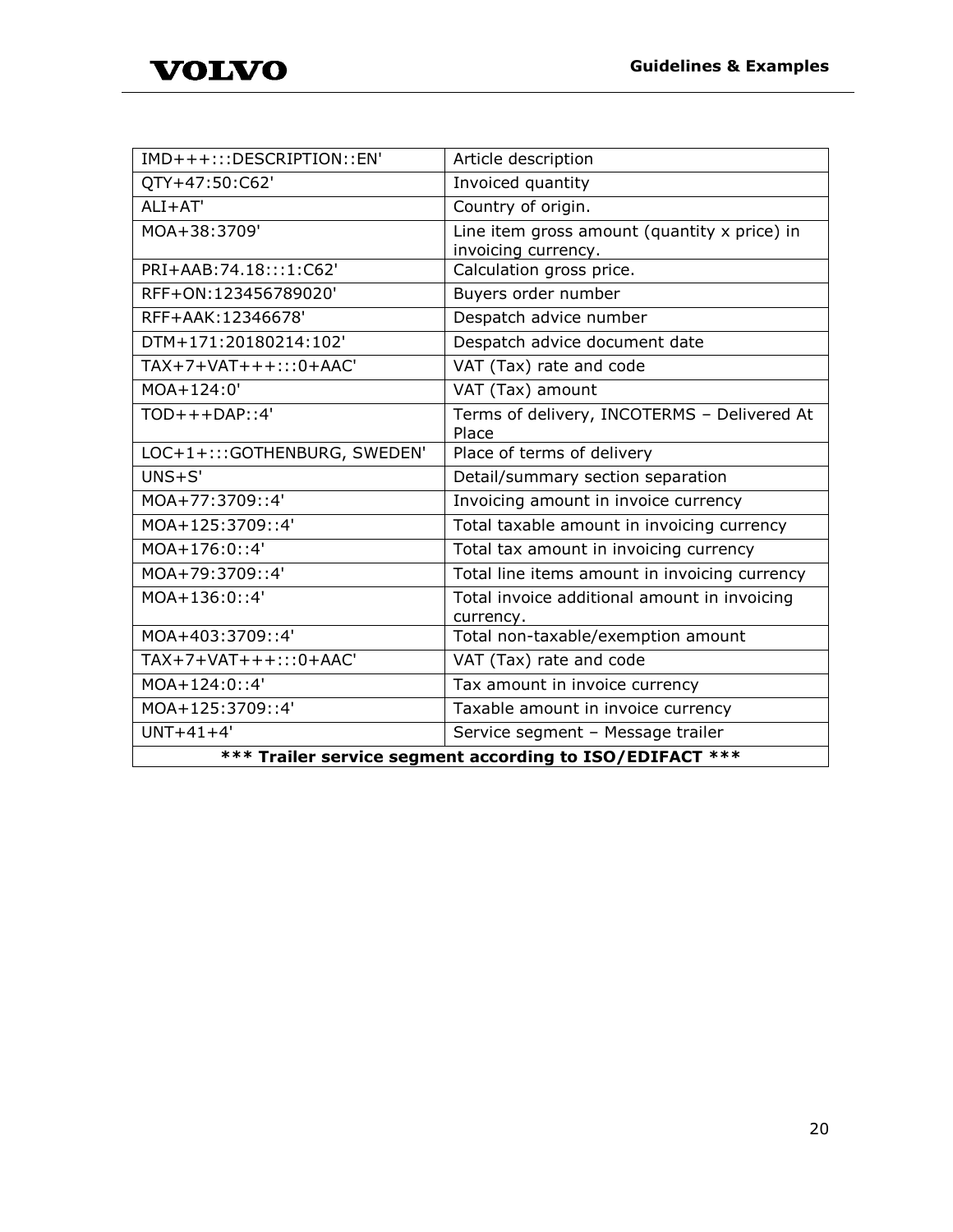# <span id="page-21-0"></span>**Global INVOIC – (BE domestic supply to foreign legal entity with BE legal rep.)**

The following example message is an invoice sent from a supplier based in Belgium to a buyer who is a foreign legal entity but registered for VAT in Belgium with a legal representative. The goods are shipped from Belgium to Belgium.

| *** Initial service segment according to ISO/EDIFACT ***                                              |                                                             |
|-------------------------------------------------------------------------------------------------------|-------------------------------------------------------------|
| UNH+5+INVOIC:D:07A:UN:GBSI11'                                                                         | Service segment - Message header                            |
| BGM+380+123456'                                                                                       | Type of invoice & Invoice Number                            |
| DTM+137:20170217:102'                                                                                 | Message date/Invoice date                                   |
| GEI+PM+::272'                                                                                         | <b>Production Material invoice</b>                          |
| NAD+BY+1020::92++VOLVO<br>LASTVAGNAR AB+SMALLEHEERWEG<br>31+GENT - OOSTAKKER++9041+BE'                | Buyer's name and address                                    |
| RFF+VA:BE0448561949'                                                                                  | Buyer's VAT registration number                             |
| NAD+FG++VOLVO TRUCK<br>CORPORATION: 40508<br>GÖTEBORG:SE'                                             | Buyer as officially registered by legal<br>environment.     |
| NAD+ST+37925::92++VOLVO<br>FITTING CENTER+SMALLEHEERWEG<br>31+OOSTAKKER++9041+BE'                     | Ship-To's name and address                                  |
| NAD+LD+14489::92++VOLVO<br><b>GROUP BELGIUM</b><br>NV+SMALLEHEERWEG 31+GENT-<br>OSTAKKER++BE-9041+BE' | Buyer's Tax representative - Party recovering<br><b>VAT</b> |
| NAD+SE+12345::92++NO 1<br>SELLER+SELLER STREET<br>ADDRESS+SUPPLIERCITY+NSW+44<br>444+BE'              | Seller's Name and address                                   |
| RFF+VA:BE123456789'                                                                                   | Seller's VAT registration number                            |
| NAD+FH++NO 1 SELLER<br>LTD.: SAMPLE STREET 99: SAMPLE<br>TOWN:NSW-80559:BELGIUM'                      | Seller as officially registered by legal<br>environment.    |
| NAD+PE+123456::92++PAYEE<br>NAME+PAYEE STREET AND<br>NUMBER+PAYEE CITY++33333+DE'                     | Payee/Pay-To's name and address                             |
| FII+BF+DE59600700700119067713:<br>SUPPLIER CORP+::::::DEUTSCHE<br><b>BANK AG'</b>                     | Pay-To's financial institution                              |
| NAD+SF+22222::92++SHIP-FROM<br>NAME+SHIP-FROM STREET AND<br>NUMBER+CITY+SE-O+10369+BE'                | Ship-From's Name and address                                |
| $CUX+2:EUR:4'$                                                                                        | Currencies (invoicing and home currency)                    |
| $LIN+1++22334456:IN'$                                                                                 | Buyer's article number                                      |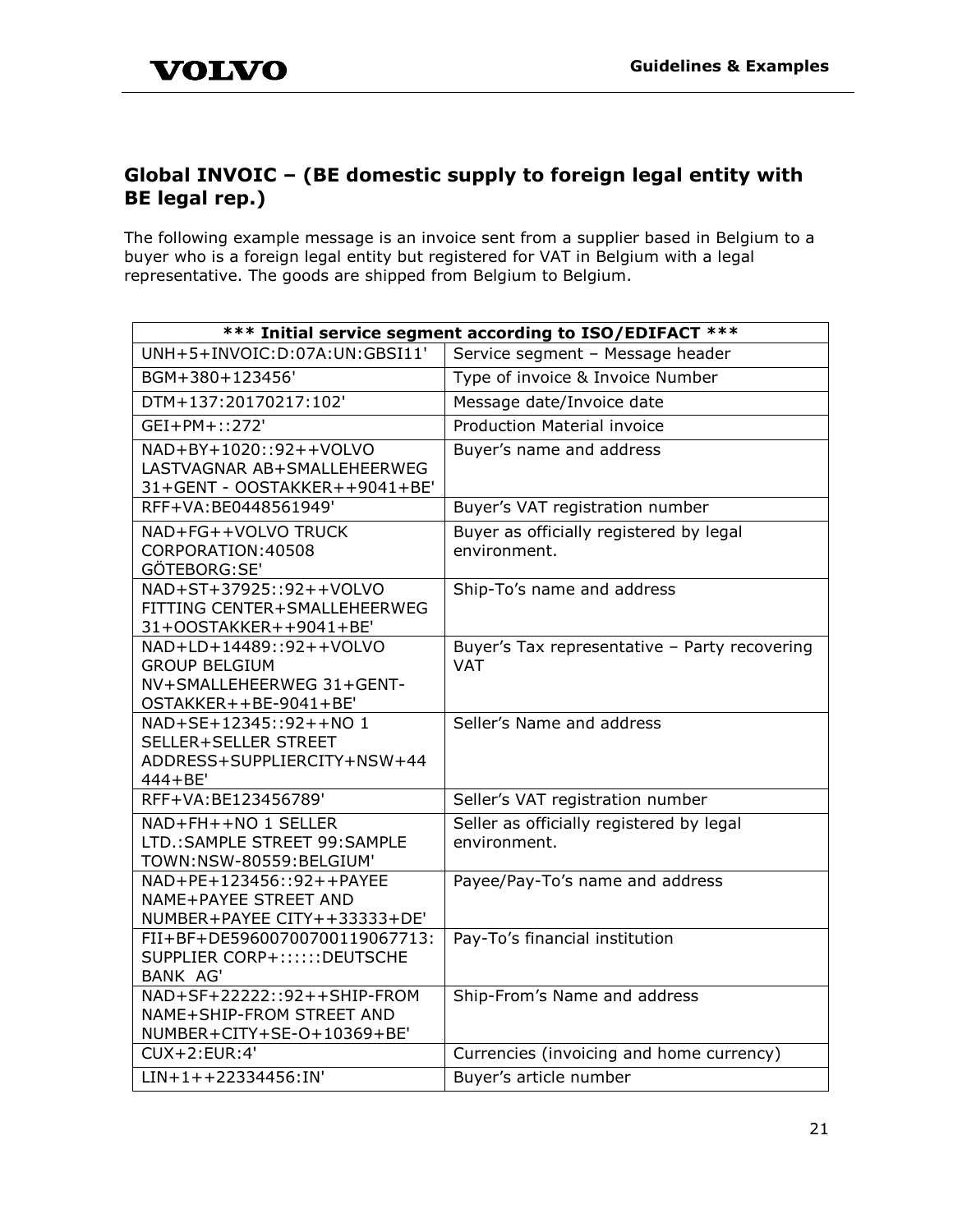| IMD+++:::385 TAIL PART::EN'                              | Article description                           |
|----------------------------------------------------------|-----------------------------------------------|
| QTY+47:2:C62'                                            | Invoiced quantity                             |
| $ALI + BE'$                                              | Country of origin.                            |
| MOA+38:500.12'                                           | Line item gross amount (quantity x price) in  |
|                                                          | invoicing currency.                           |
| PRI+AAB:250.06'                                          | Calculation gross price.                      |
| RFF+ON:123456789020'                                     | Buyers order number                           |
| RFF+AAK: 198275'                                         | Despatch advice number                        |
| DTM+171:20170216:102'                                    | Despatch advice document date                 |
| TAX+7+VAT+++:::21.00+S'                                  | VAT (Tax) rate and code                       |
| MOA+124:105.03'                                          | VAT (Tax) amount                              |
| $TOD+++DAP$ ::4'                                         | Terms of delivery, INCOTERMS - Delivered At   |
|                                                          | Place                                         |
| LOC+1+::: GENT, BELGIUM'                                 | Place of terms of delivery                    |
| $UNS + S'$                                               | Detail/summary section separation             |
| MOA+77:605.15::4'                                        | Invoicing amount in invoice currency          |
| MOA+125:500.12::4'                                       | Total taxable amount in invoicing currency    |
| MOA+176:105.03::4'                                       | Total tax amount in invoicing currency        |
| MOA+79:500.12::4'                                        | Total line items amount in invoicing currency |
| TAX+7+VAT+++:::21.00+S'                                  | VAT (Tax) rate and code                       |
| MOA+124:105.03::4'                                       | Tax amount in invoice currency                |
| MOA+125:500.12::4'                                       | Taxable amount in invoice currency            |
| $UNT+38+5'$                                              | Service segment - Message trailer             |
| *** Trailer service segment according to ISO/EDIFACT *** |                                               |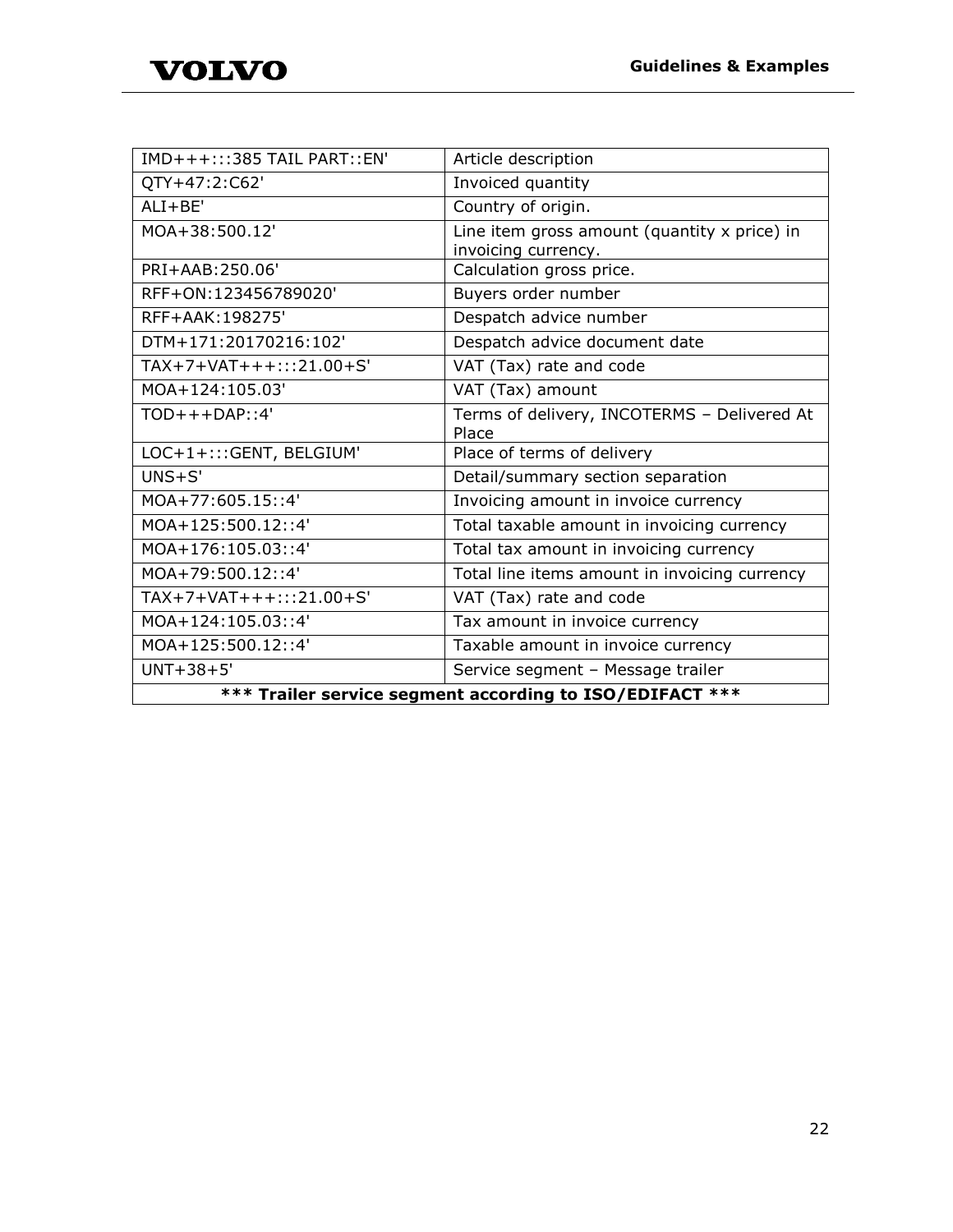# <span id="page-23-0"></span>**Global INVOIC – (Credit note AP)**

This example message is concerning sending a credit note in the EDIFACT specification for AP.

| *** Initial service segment according to ISO/EDIFACT ***                                       |                                                                |
|------------------------------------------------------------------------------------------------|----------------------------------------------------------------|
| UNH+6+INVOIC:D:07A:UN:GBSI11'                                                                  | Service segment - Message header                               |
| BGM+381+CR123456'                                                                              | Type of invoice & Invoice Number                               |
| DTM+137:20170213:102'                                                                          | Message date/Invoice date                                      |
| GEI+PM+::272'                                                                                  | <b>Production Material invoice</b>                             |
| RFF+IV:123456'                                                                                 | Invoice document identifier (reference to<br>previous invoice) |
| NAD+BY+1020::92++VOLVO TRUCK<br>CORPORATION++GOTHENBURG++4<br>05 08+SE'                        | Buyer's name and address                                       |
| RFF+VA:SE556013970001'                                                                         | Buyer's VAT registration number                                |
| NAD+FG++VOLVO TRUCK<br>CORPORATION: 40508<br>GÖTEBORG:SE'                                      | Buyer as officially registered by legal<br>environment.        |
| NAD+ST+1001::92++VOLVO TRUCK<br>CORPORATION+CENTRAL<br>WAREHOUSE,<br>TUVE+GOTEBORG++405 08+SE' | Ship-To's name and address                                     |
| NAD+SE+12345::92++NO 1<br>SELLER+SELLER STREET<br>ADDRESS+SUPPLIERCITY+NSW+44<br>444+AU'       | Seller's Name and address                                      |
| RFF+VA:AU123456789'                                                                            | Seller's VAT registration number                               |
| NAD+FH++NO 1 SELLER<br>LTD.: SAMPLE STREET 99: SAMPLE<br>TOWN:NSW-80559:AUSTRALIA'             | Seller as officially registered by legal<br>environment.       |
| NAD+PE+123456::92++PAYEE<br>NAME+PAYEE STREET AND<br>NUMBER+PAYEE CITY++33333+DE'              | Payee/Pay-To's name and address                                |
| FII+BF+DE59600700700119067713:<br>SUPPLIER CORP+::::::DEUTSCHE<br><b>BANK AG'</b>              | Pay-To's financial institution                                 |
| NAD+SF+22222::92++SHIP-FROM<br>NAME+SHIP-FROM STREET AND<br>NUMBER+CITY+SE-O+10369+DE'         | Ship-From's Name and address                                   |
| NAD+LC+223456::92++ABC<br><b>INC.+SMALL LANE</b><br>35+NEWTOWN++WC2-5CD+BE'                    | Seller's Tax representative - Party declaring<br><b>VAT</b>    |
| CUX+2:USD:4'                                                                                   | Currencies (invoicing and home currency)                       |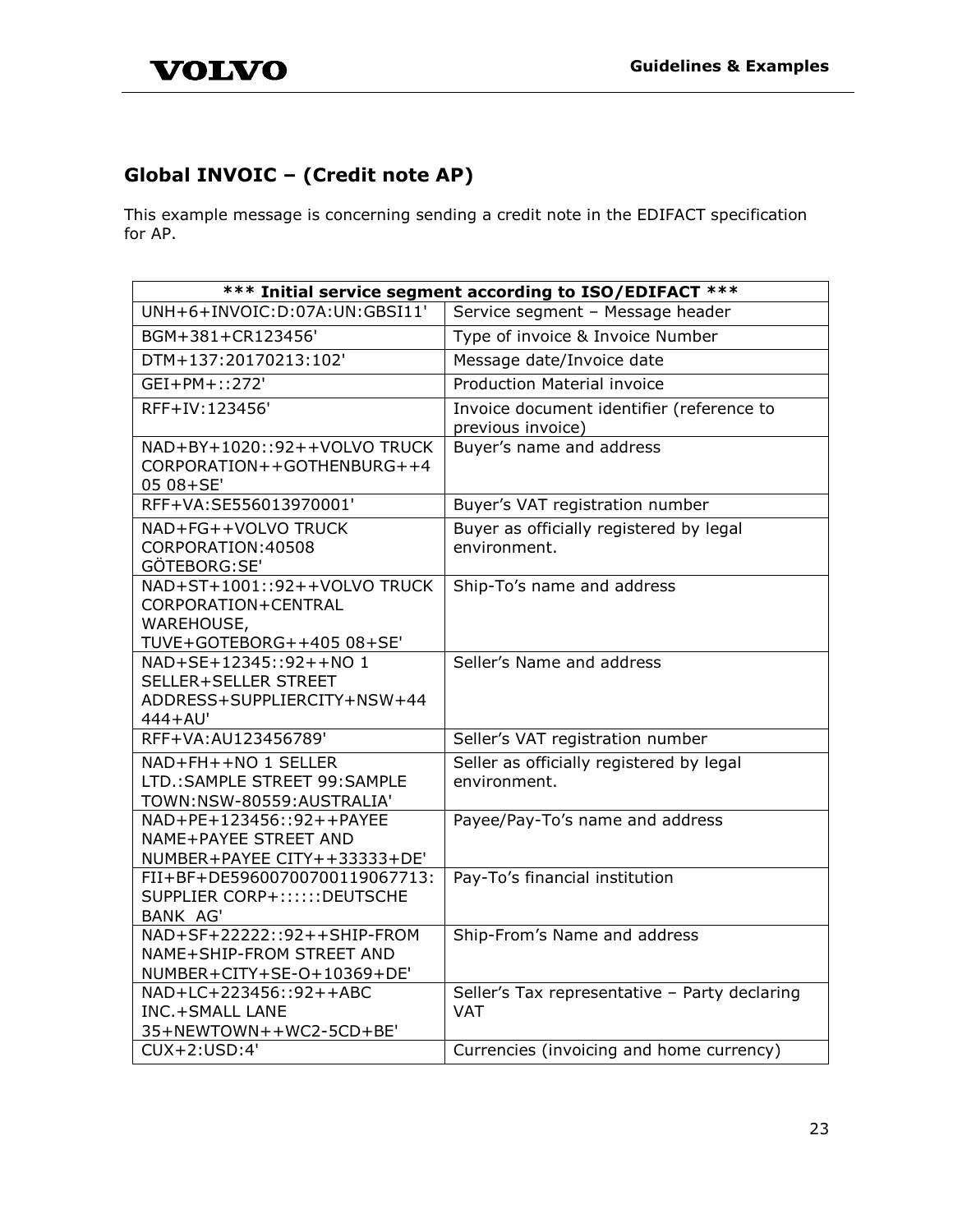| $LIN+1++1234567890:IN'$                                  | Buyer's article number                                              |
|----------------------------------------------------------|---------------------------------------------------------------------|
| IMD+++:::TAIL LIGHT::EN'                                 | Article description                                                 |
| QTY+47:600:C62'                                          | Invoiced quantity                                                   |
| $ALI + NL'$                                              | Country of origin.                                                  |
| MOA+38:480.00'                                           | Line item gross amount (quantity x price) in<br>invoicing currency. |
| PRI+AAB:0.8:::1:C62'                                     | Calculation gross price.                                            |
| RFF+AAK: 691126'                                         | Despatch advice number                                              |
| DTM+171:20170213:102'                                    | Despatch advice document date                                       |
| RFF+ON: 55555555'                                        | Purchase order number                                               |
| DTM+171:20080820:102'                                    | Despatch advice document date                                       |
| TAX+7+VAT+++:::0.000+AAC'                                | VAT (Tax) rate and code                                             |
| MOA+124:0'                                               | VAT (Tax) amount                                                    |
| $TOD+++EXW$ : 4'                                         | Terms of delivery, INCOTERMS - Ex Works                             |
| LOC+1+:::GOTHENBURG, SWEDEN'                             | Place of terms of delivery                                          |
| LIN+2++987654321:IN'                                     | Buyer's article number                                              |
| $IMD+++:::LAMP::EN'$                                     | Article description                                                 |
| QTY+47:150:C62'                                          | Invoiced quantity                                                   |
| $ALI + NL'$                                              | Country of origin.                                                  |
| MOA+38:1249.50'                                          | Line item gross amount (quantity x price) in<br>invoicing currency. |
| PRI+AAB:8.33:::1:C62'                                    | Calculation gross price.                                            |
| RFF+AAK:691126'                                          | Despatch advice number                                              |
| DTM+171:20170213:102'                                    | Despatch advice document date                                       |
| RFF+ON:8888888888'                                       | Purchase order number                                               |
| DTM+171:20080820:102'                                    | Despatch advice document date                                       |
| TAX+7+VAT+++:::0.000+AAC'                                | VAT (Tax) rate and code                                             |
| MOA+124:0'                                               | VAT (Tax) amount                                                    |
| $TOD+++EXW$ ::4'                                         | Terms of delivery, INCOTERMS - Ex Works                             |
| LOC+1+:::GOTHENBURG, SWEDEN'                             | Place of terms of delivery                                          |
| $UNS + S'$                                               | Detail/summary section separation                                   |
| MOA+77:1729.50::4'                                       | Invoicing amount in invoice currency                                |
| MOA+125:0::4'                                            | Total taxable amount in invoicing currency                          |
| $MOA + 176:0:34'$                                        | Total tax amount in invoicing currency                              |
| MOA+79:1729.50::4'                                       | Total line items amount in invoicing currency                       |
| MOA+403:1729.50::4'                                      | Total non-taxable/exemption amount                                  |
| TAX+7+VAT+++:::0.000+AAC'                                | VAT (Tax) rate and code                                             |
| MOA+124:0::4'                                            | Tax amount in invoice currency                                      |
| MOA+125:1729.50::4'                                      | Taxable amount in invoice currency                                  |
| $UNT+55+6'$                                              | Service segment - Message trailer                                   |
| *** Trailer service segment according to ISO/EDIFACT *** |                                                                     |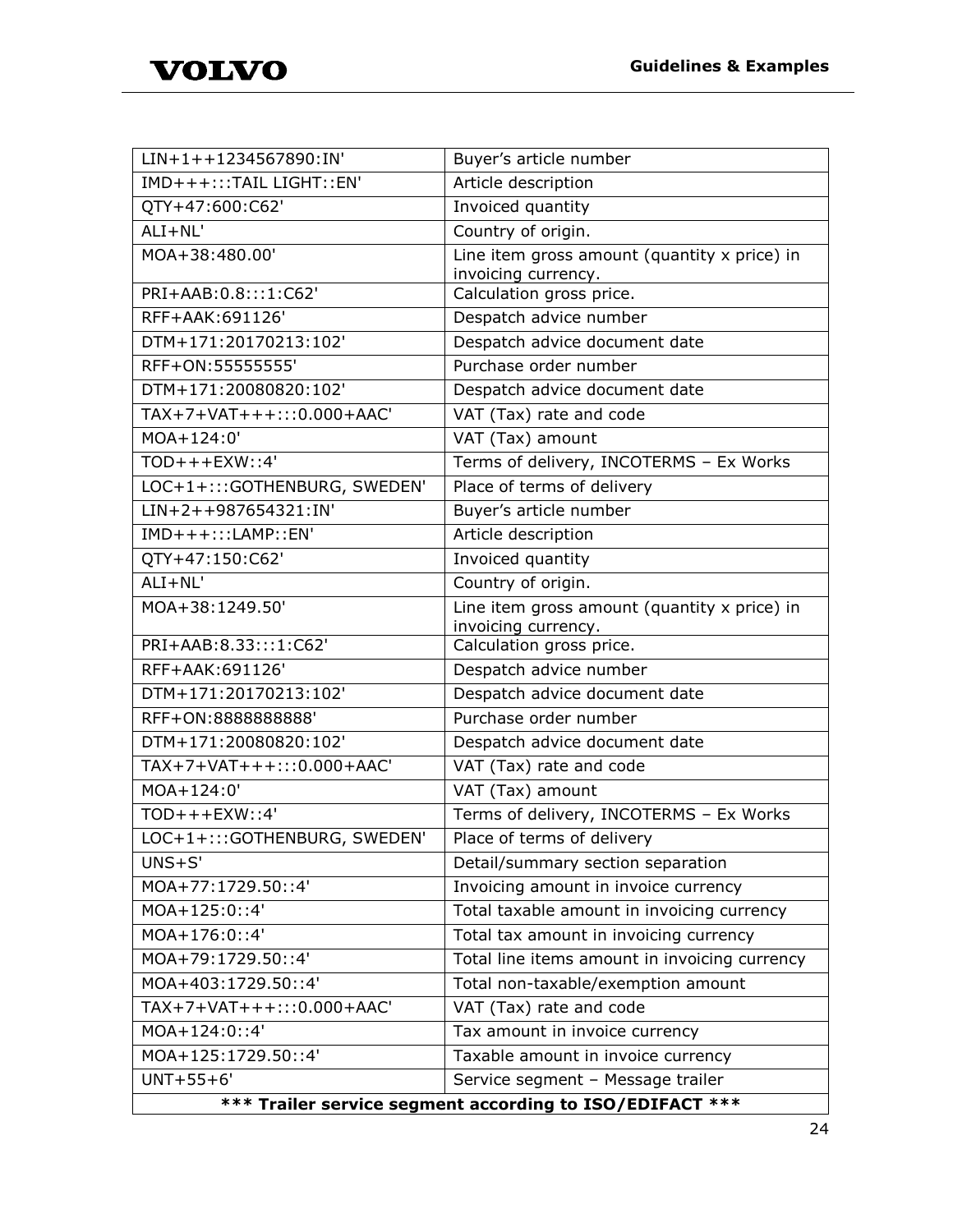### <span id="page-25-0"></span>**Global INVOIC – (Same country, Poland, invoice currency EUR)**

The following example message is an invoice sent from seller 12345 to buyer 41438 in Poland. Invoicing currency is EUR.

Please note for Poland tax point date and exchange rate date would be expected to be the same.

| *** Initial service segment according to ISO/EDIFACT ***                        |                                                                     |
|---------------------------------------------------------------------------------|---------------------------------------------------------------------|
| UNH+7+INVOIC:D:07A:UN:GBSI11'                                                   | Service segment - Message header                                    |
| BGM+380+123456'                                                                 | Type of invoice & Invoice Number                                    |
| DTM+137:20190206:102'                                                           | Message date/Invoice date                                           |
| DTM+131:20180920:102'                                                           | Tax point date                                                      |
| GEI+PM+::272'                                                                   | <b>Production Material invoice</b>                                  |
| NAD+BY+41438::92++ VOLVO<br>POLSKA SP.Z.O.O+MYDLANA<br>2+WROCLAW++51-502+PL'    | Buyer's name and address                                            |
| RFF+VA:PL8951009619'                                                            | Buyer's VAT registration number                                     |
| RFF+AHP:951-009-619'                                                            | Buyer's tax registration number                                     |
| NAD+ST+4761::92++VOLVO<br>POLSKA SP. Z O.O.+MYDLANA<br>2+WROCLAW++51-502+PL'    | Ship-To's name and address                                          |
| NAD+SE+12345::92++2<br>SELLER+SELLER STREET ADDRESS<br>+SUPPLIERCITY++55555+PL' | Seller's Name and address                                           |
| RFF+VA:PL5562001300'                                                            | Seller's reference number                                           |
| NAD+PE+12345::92++2<br>SELLER+SELLER STREET ADDRESS<br>+SUPPLIERCITY++55555+SE' | Payee/Pay-To's name and address                                     |
| FII+BF+9911000:2<br>SELLER+::::::BANK'                                          | Pay-To's financial institution                                      |
| CUX+2:EUR:4+3:PLN:3+4.29290'                                                    | Currency (invoicing currency and home<br>currency)                  |
| DTM+134:20180920:102'                                                           | Exchange rate date (should be same as tax<br>point date)            |
| $LIN+1++20775471:IN'$                                                           | Buyer's article number                                              |
| IMD+++:::SPACER<br>SLEEVE, CONTROL VAL:: EN'                                    | Article description                                                 |
| QTY+47:2:C62'                                                                   | Invoiced quantity                                                   |
| $ALI+PL'$                                                                       | Country of origin.                                                  |
| MOA+38:35.18'                                                                   | Line item gross amount (quantity x price) in<br>invoicing currency. |
| PRI+AAB:17.59:::1:C62'                                                          | Calculation gross price.                                            |
| RFF+ON: 574928146275'                                                           | Buyers order number                                                 |
| RFF+AAK: 185507'                                                                | Despatch advice number                                              |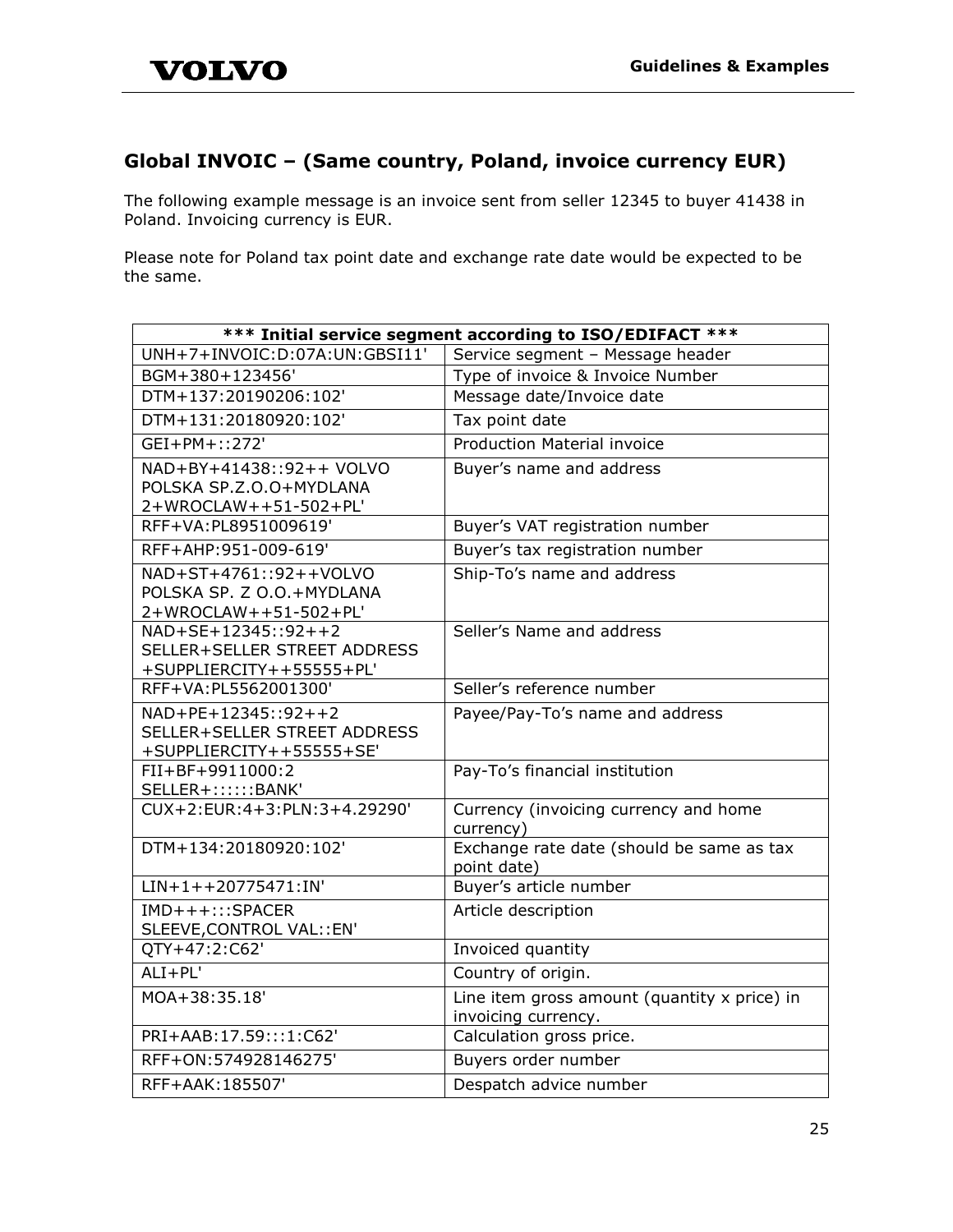| DTM+171:20180920:102'                                    | Despatch advice document date                 |
|----------------------------------------------------------|-----------------------------------------------|
| TAX+7+VAT+++:::23.000+S'                                 | VAT (Tax) rate and code                       |
| MOA+124:8.09'                                            | VAT (Tax) amount                              |
| $TOD+++EXW$ ::4'                                         | Terms of delivery, INCOTERMS - Free Carrier   |
| LOC+1+::: ZARY, POLAND'                                  | Place of terms of delivery                    |
| $UNS + S'$                                               | Detail/summary section separation             |
| MOA+77:43.27::4'                                         | Invoicing amount in invoice currency          |
| MOA+77:185.75::3'                                        | Invoicing amount in home currency             |
| MOA+125:35.18::4'                                        | Total taxable amount in invoicing currency    |
| MOA+125:151.01::3'                                       | Total taxable amount in home currency         |
| MOA+176:8.09::4'                                         | Total tax amount in invoicing currency        |
| MOA+176:34.73::3'                                        | Total tax amount in home currency             |
| MOA+79:35.18::4'                                         | Total line items amount in invoicing currency |
| TAX+7+VAT+++:::23.00+S'                                  | VAT (Tax) rate and code                       |
| MOA+124:8.09::4'                                         | Tax amount in invoice currency                |
| MOA+125:35.18::4'                                        | Taxable amount in invoice currency            |
| $UNT+40+7'$                                              | Service segment - Message trailer             |
| *** Trailer service segment according to ISO/EDIFACT *** |                                               |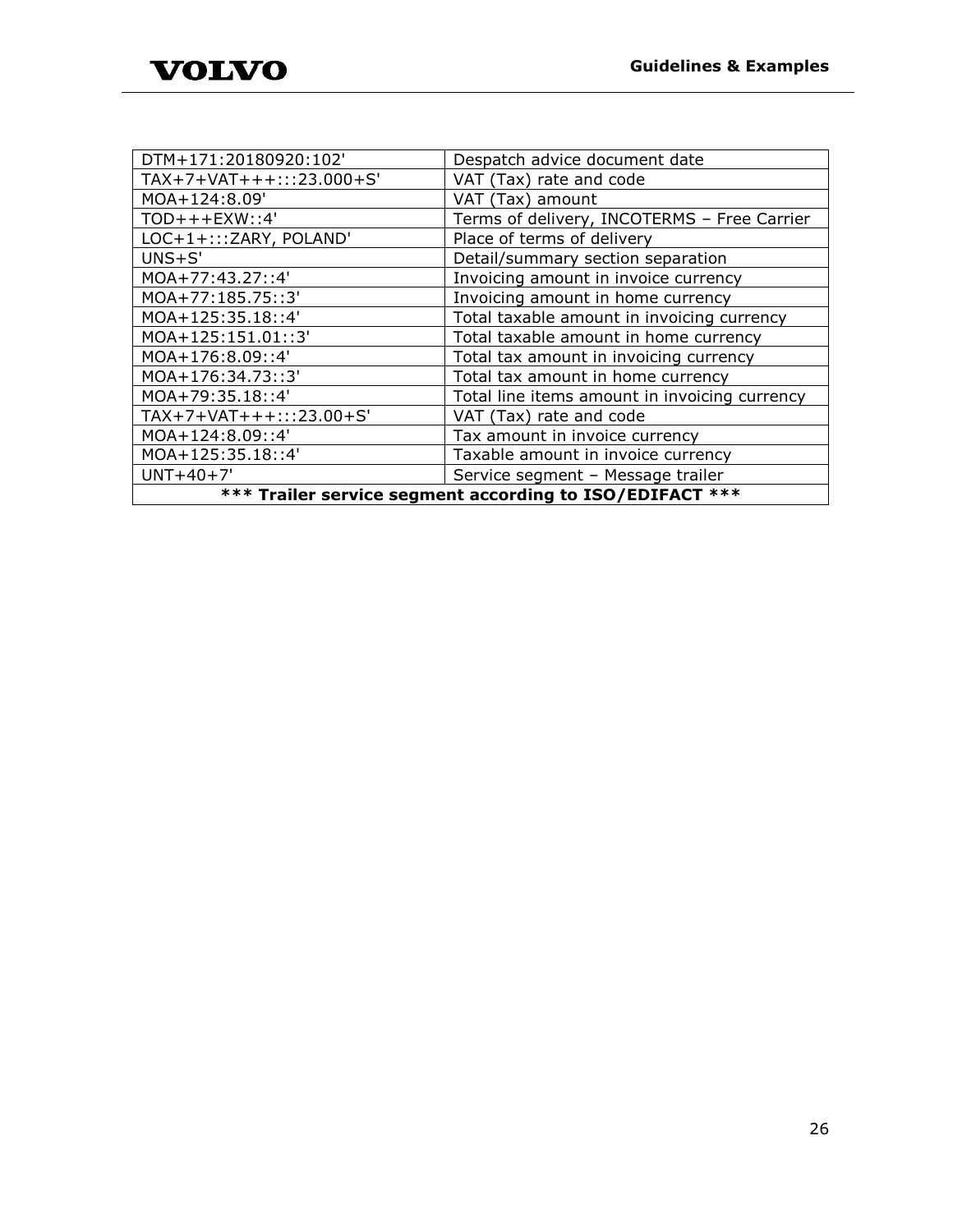### <span id="page-27-0"></span>**Global INVOIC – (Credit Note AP, same country, Poland, invoice currency EUR)**

The following example message is a credit note sent from seller 12345 to buyer 41438 in Poland for original invoice 123456. Invoicing currency is EUR.

Please note for Poland tax point date and exchange rate date would be expected to be the same.

Credit note concerns a quantity correction. Please note that for Poland valid credit notes require stating also the original invoice date as well as the reason for the credit note.

| *** Initial service segment according to ISO/EDIFACT ***                                  |                                                                |
|-------------------------------------------------------------------------------------------|----------------------------------------------------------------|
| UNH+8+INVOIC:D:07A:UN:GBSI11'                                                             | Service segment - Message header                               |
| BGM+381+CN123456'                                                                         | Type of invoice & Invoice Number                               |
| DTM+137:20190206:102'                                                                     | Message date/Credit note date                                  |
| DTM+131:20180920:102'                                                                     | Tax point date                                                 |
| FTX+ABL+++original invoice date:<br>15.12.2018: credit reason: quantity<br>correction+EN' | Legal info free text                                           |
| GEI+PM+::272'                                                                             | <b>Production Material invoice</b>                             |
| RFF+IV:123456'                                                                            | Invoice document identifier (reference to<br>previous invoice) |
| NAD+BY+41438::92++ VOLVO<br>POLSKA SP.Z.O.O+MYDLANA<br>2+WROCLAW++51-502+PL'              | Buyer's name and address                                       |
| RFF+VA: PL8951009619'                                                                     | Buyer's VAT registration number                                |
| RFF+AHP:951-009-619'                                                                      | Buyer's tax registration number                                |
| NAD+ST+4761::92++VOLVO<br>POLSKA SP. Z O.O.+MYDLANA<br>2+WROCLAW++51-502+PL'              | Ship-To's name and address                                     |
| $NAD+SE+12345::92++2$<br>SELLER+SELLER STREET ADDRESS<br>+SUPPLIERCITY++55555+PL'         | Seller's Name and address                                      |
| RFF+VA:PL5562001300'                                                                      | Seller's reference number                                      |
| NAD+PE+12345::92++2<br>SELLER+SELLER STREET ADDRESS<br>+SUPPLIERCITY++55555+SE'           | Payee/Pay-To's name and address                                |
| FII+BF+9911000:2<br>SELLER+::::::BANK'                                                    | Pay-To's financial institution                                 |
| CUX+2:EUR:4+3:PLN:3+4.29290'                                                              | Currency (invoicing currency and home<br>currency)             |
| DTM+134:20180920:102'                                                                     | Exchange rate date (should be same as tax<br>point date)       |